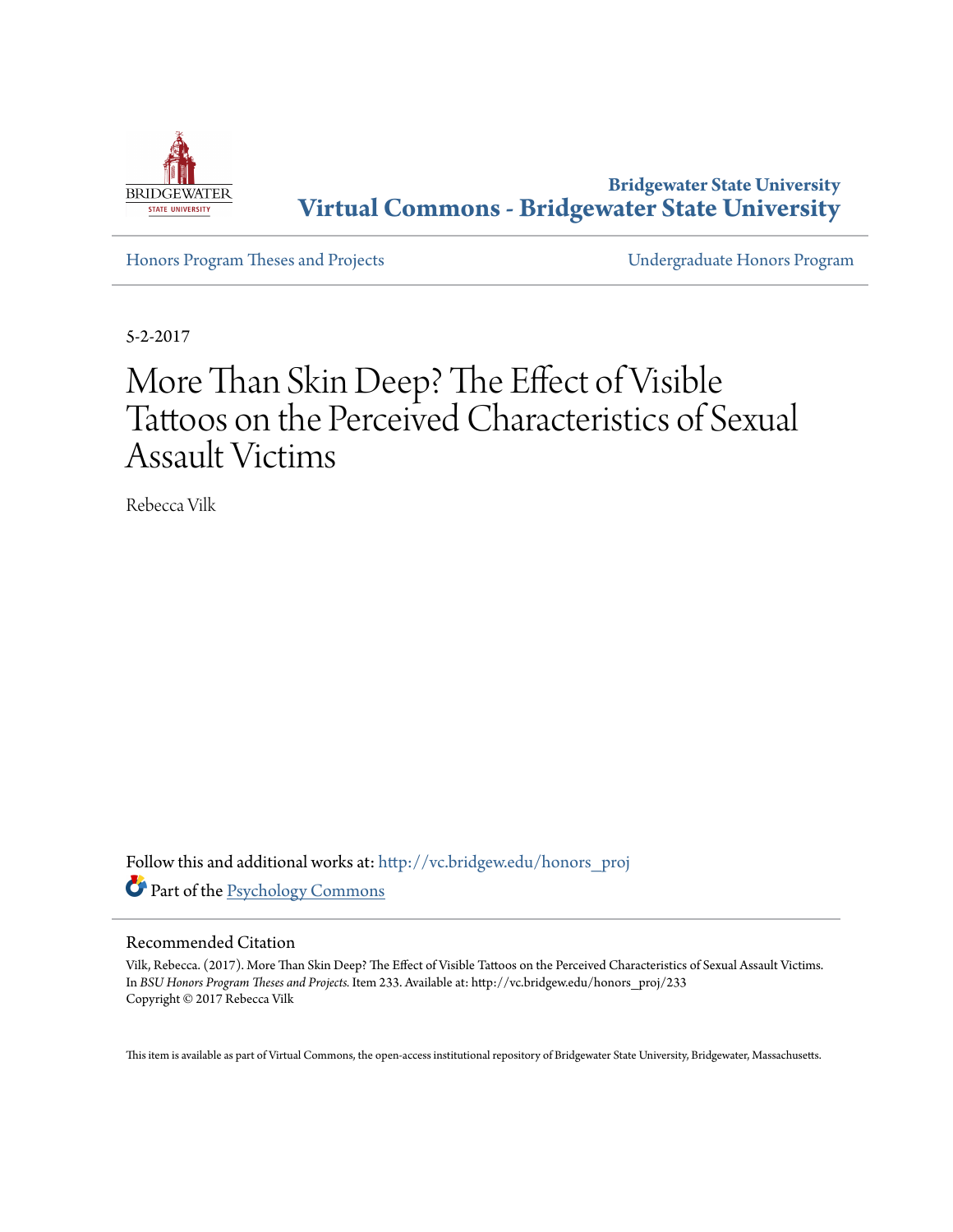More Than Skin Deep? The Effect of Visible Tattoos on the Perceived Characteristics of Sexual Assault Victims

Rebecca Vilk

Submitted in Partial Completion of the Requirements for Commonwealth Honors in Psychology

Bridgewater State University

May 2, 2017

Dr. Nesa Wasarhaley, Thesis Director Dr. Teresa King, Committee Member Dr. Jonathan Holmes, Committee Member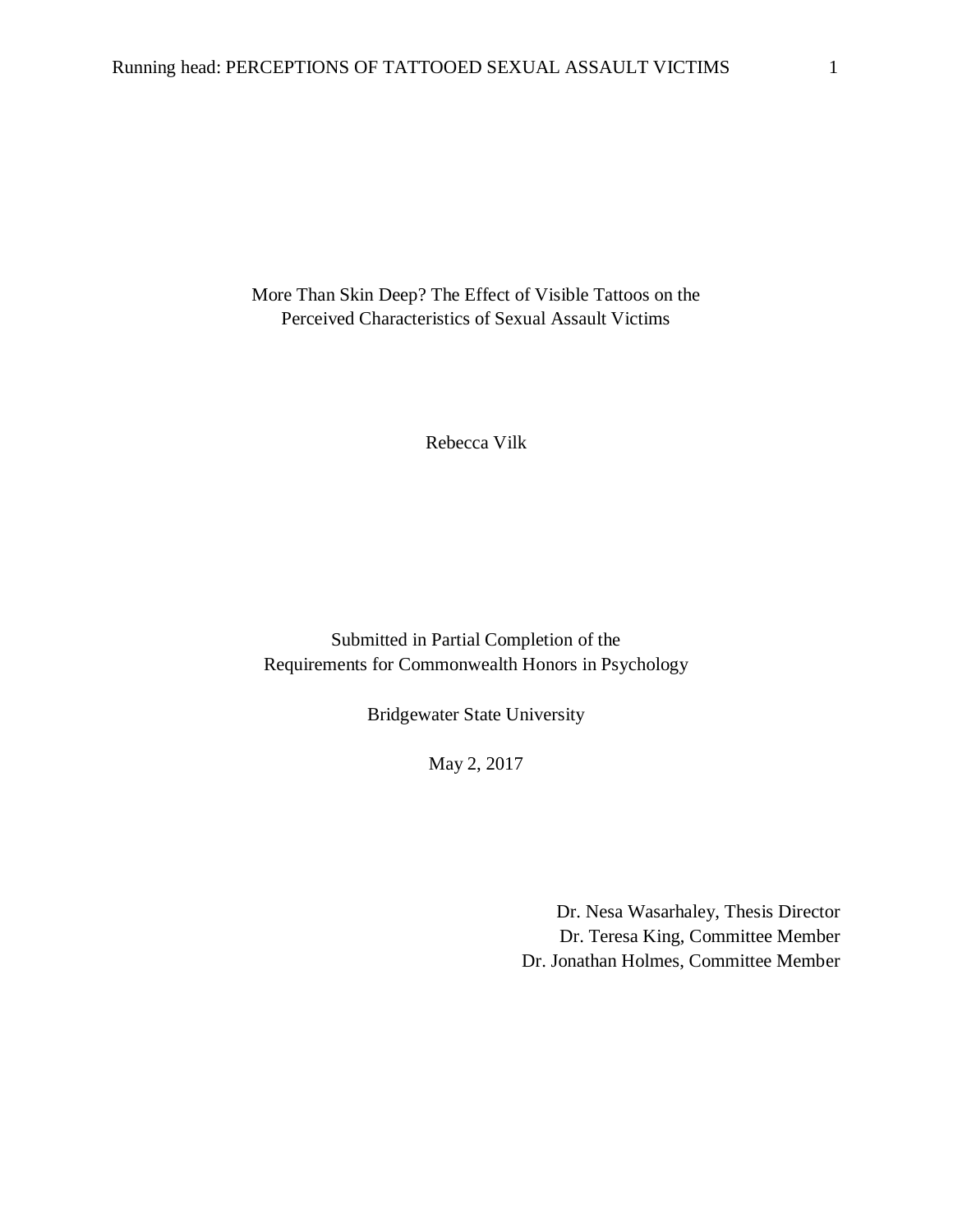## Author Note

This research was supported in part by a grant from the Office of Undergraduate Research at Bridgewater State University. The author would like to thank Elizabeth Cook for her participation in coding the qualitative data involved in this research.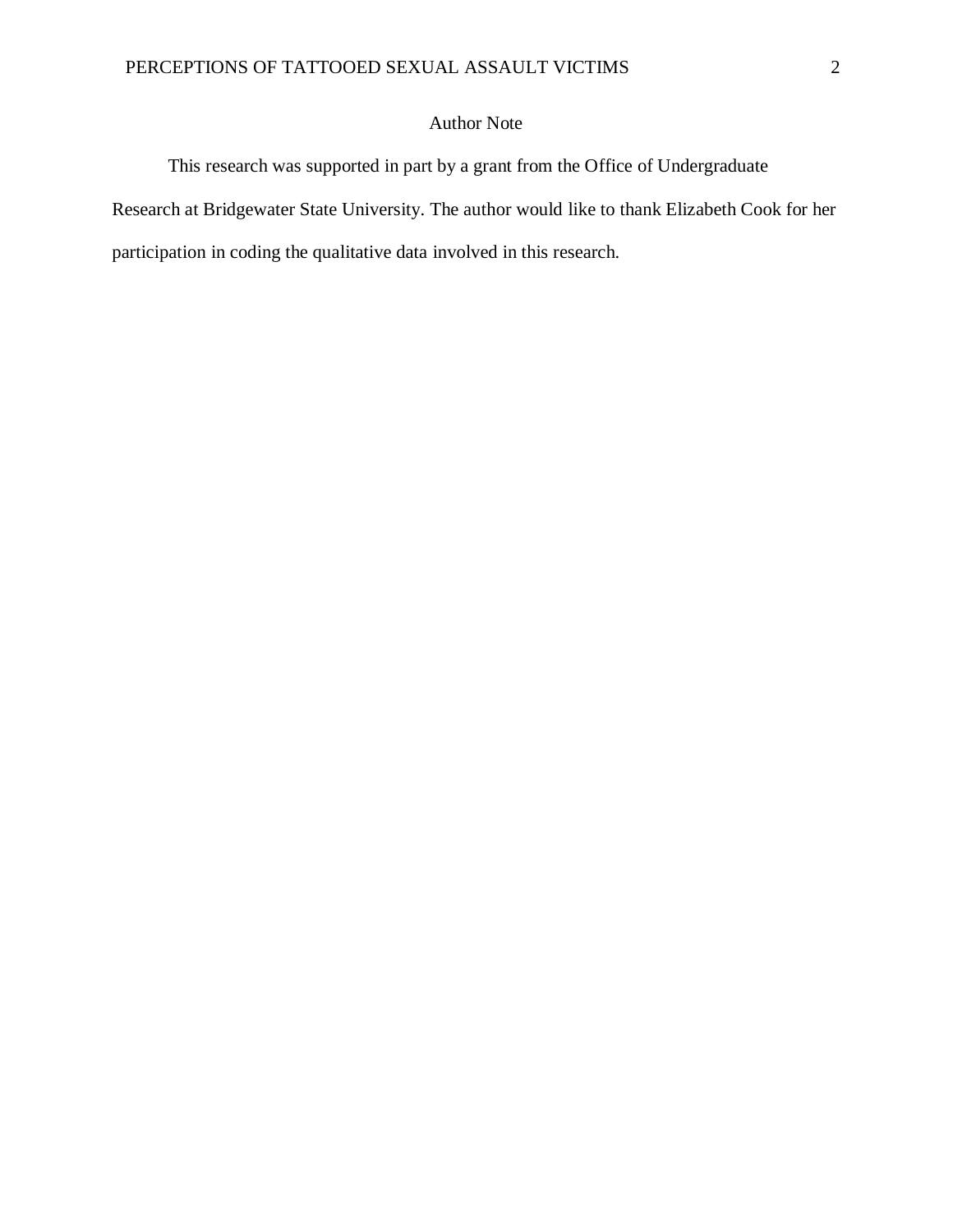#### Abstract

Stereotypes may affect perceptions of rape victims in the courtroom and could possibly lead to unjust trials. Because rape victims who are perceived as counter-stereotypical women are often judged more harshly than stereotypical women and women who have tattoos are stereotyped as having negative characteristics, we tested whether having tattoos would impact the characteristics attributed to victims of rape. Using a mock-juror paradigm, we experimentally examined how a rape victim's tattoo would impact perceptions of the victim and trial judgments. Participants read a fictional rape trial summary, viewed the alleged victim (with a flower, script, or no tattoo), rendered and explained their verdict, and rated the victim on a number of qualities (e.g., credibility, blameworthiness). We hypothesized that participants would render fewer guilty verdicts, attribute fewer positive qualities, and have less sympathy when the victim had a tattoo compared to no tattoo. Results ran contrary to these predictions; participants were more likely to render a guilty verdict, rated the victim as more credible, blamed her less, and had more sympathy for her when the victim had a flower tattoo compared to no tattoo. Our results supported our prediction that women would be more likely to render a guilty verdict than men. Significant results from this study could help bring justice to victims of rape by making them aware of potential jury biases.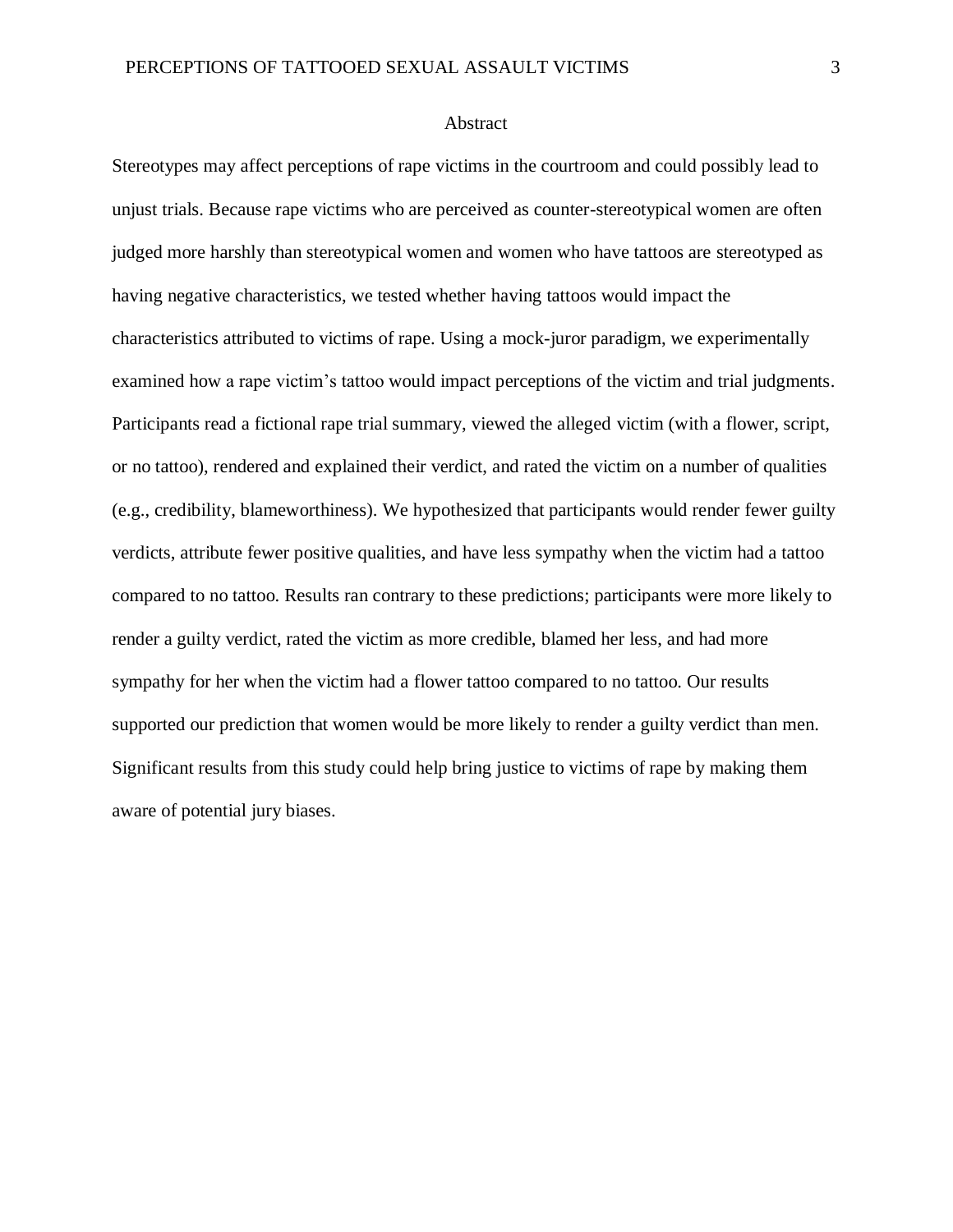## More Than Skin Deep? The Effect of Visible Tattoos on the Perceived Characteristics of Sexual Assault Victims

Imagine the injustice of basing the verdict in a rape case on the victim's outward appearance or behavior directly related to her assault. For sexual assault victims, perceptions of their behavior during and directly after the assault can be heavily influenced by what people think of as stereotypical behavior for a rape victim (e.g., Masser, Lee, & McKimmie, 2009). Stereotypes are thoughts that are widely held about certain groups of people and applied to individuals, which may or may not be an accurate representation of reality. For victims of sexual assault, these stereotypes can include both general behavior and behavior involved in their victimization (e.g., Masser et al., 2009). Additionally, a female victim may be judged using stereotypes about appearance, both for women in general and sexual assault victims in particular. These stereotypes can be based on attractiveness, apparent promiscuity, or masculinity (e.g., Johnson, Ju, & Wu, 2016). Overall, these stereotypes can negatively impact perceptions of sexual assault victims. Another factor that could potentially inform stereotypes about women is tattooed skin. Stereotypes about tattoos, also often based on attractiveness, promiscuity, or masculinity (e.g., Swami  $\&$  Furnham, 2007), could be exceptionally damaging when applied to women who are also victims of sexual assault. The present study aims to explore the relationship between stereotypes and perceptions of sexual assault victims with visible tattoos, and the possible effect these have on trial outcomes.

When a person implicitly or explicitly uses stereotypes of women in a way that affects their beliefs about rape and sexual assault victims, they are employing the use of a "rape myth" (Payne, Lonsway, & Fitzgerald, 1999). These myths revolve around general notions, including that women ask for or want rape, that men do not mean to rape, or that rape does not really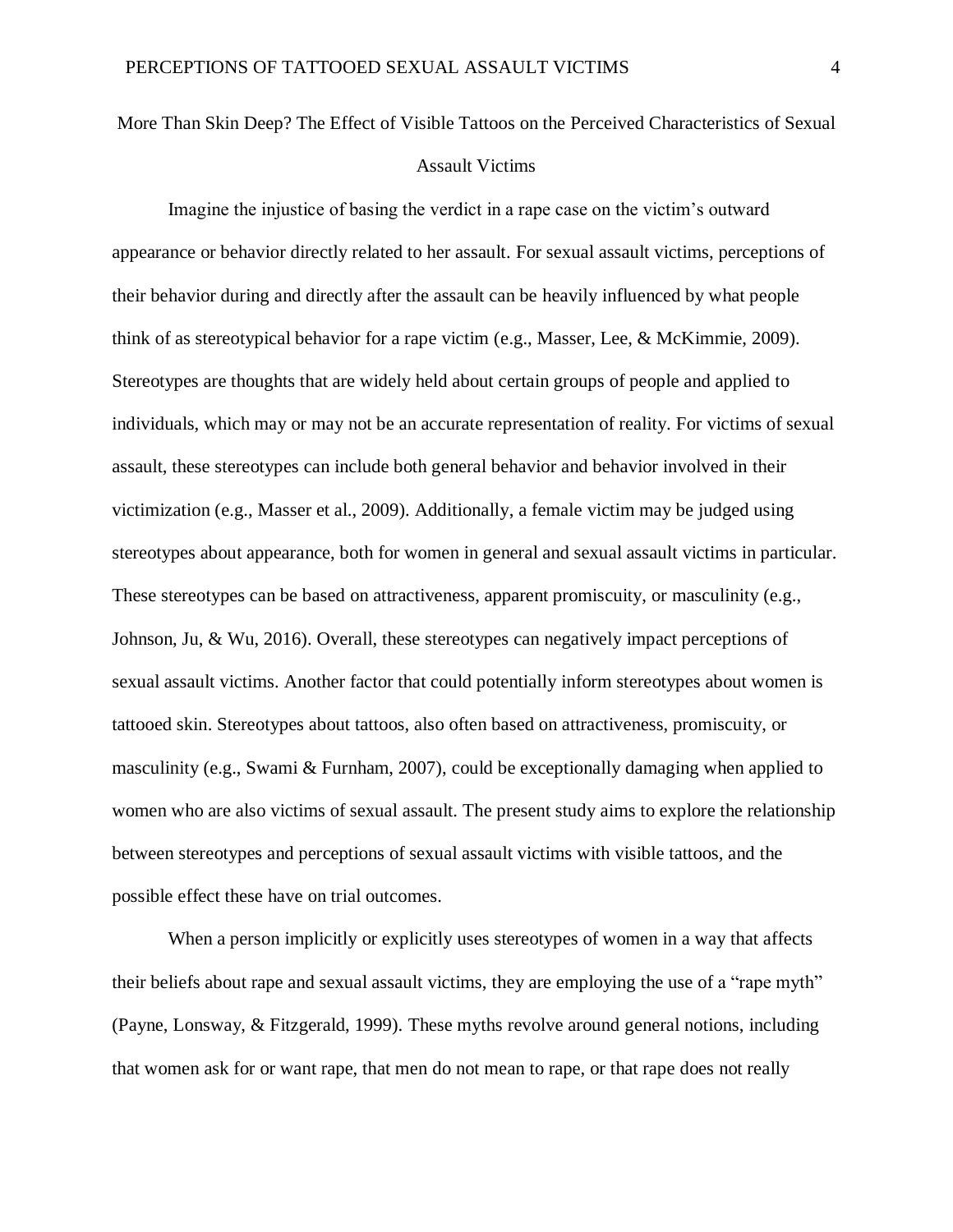happen (Payne et al., 1999). Examples include: "any healthy woman can successfully resist a rapist if she really wants to," or "many women have an unconscious wish to be raped" (Burt, 1980, p. 223). These rape myths imply that women, specifically sexual assault victims, invite or enjoy sexually aggressive behavior by men (Payne et al., 1999). People who adhere to these rape myths are often more likely to blame victims of sexual assault for their own victimization (Masser et al., 2009). Many rape myths, which can be impacted by stereotypes formed about sexual assault victims, revolve around a victim's behavior or appearance. Endorsement of rape myths is also correlated with benevolent sexism (i.e., beliefs that reflect traditional views of women and are believed to be positive and not harmful; Glick & Fiske, 1996).

#### **Sexual Assault Victims & Behavior**

Women who become victims of sexual assault are often judged by others through the use of stereotypes about general behavior. An overarching finding is that sexual assault victims are categorized as either "good" (stereotypical) or "bad" (non-stereotypical) women, especially by people who hold conservative or traditional views on gender (Glicke & Fiske, 1996). For example, sexual assault victims who do not adhere to stereotyped roles for their gender (e.g., appearing masculine) are often judged more harshly than stereotypical women in that they are less likely to be believed and their perpetrators are less likely to be convicted (Masser et al., 2009). Additionally, some people tend to adhere to rape myths when examining a rape victim's behavior; they may participate in thinking such as, "if a girl engages in necking or petting" she should be partially blamed if "her partner forces sex on her" (Burt, 1980, p. 223). Rape myths like this reflect a victim's behavior, whether it is separate from an instance of rape or not, and make sweeping judgments about her level of deserved blame.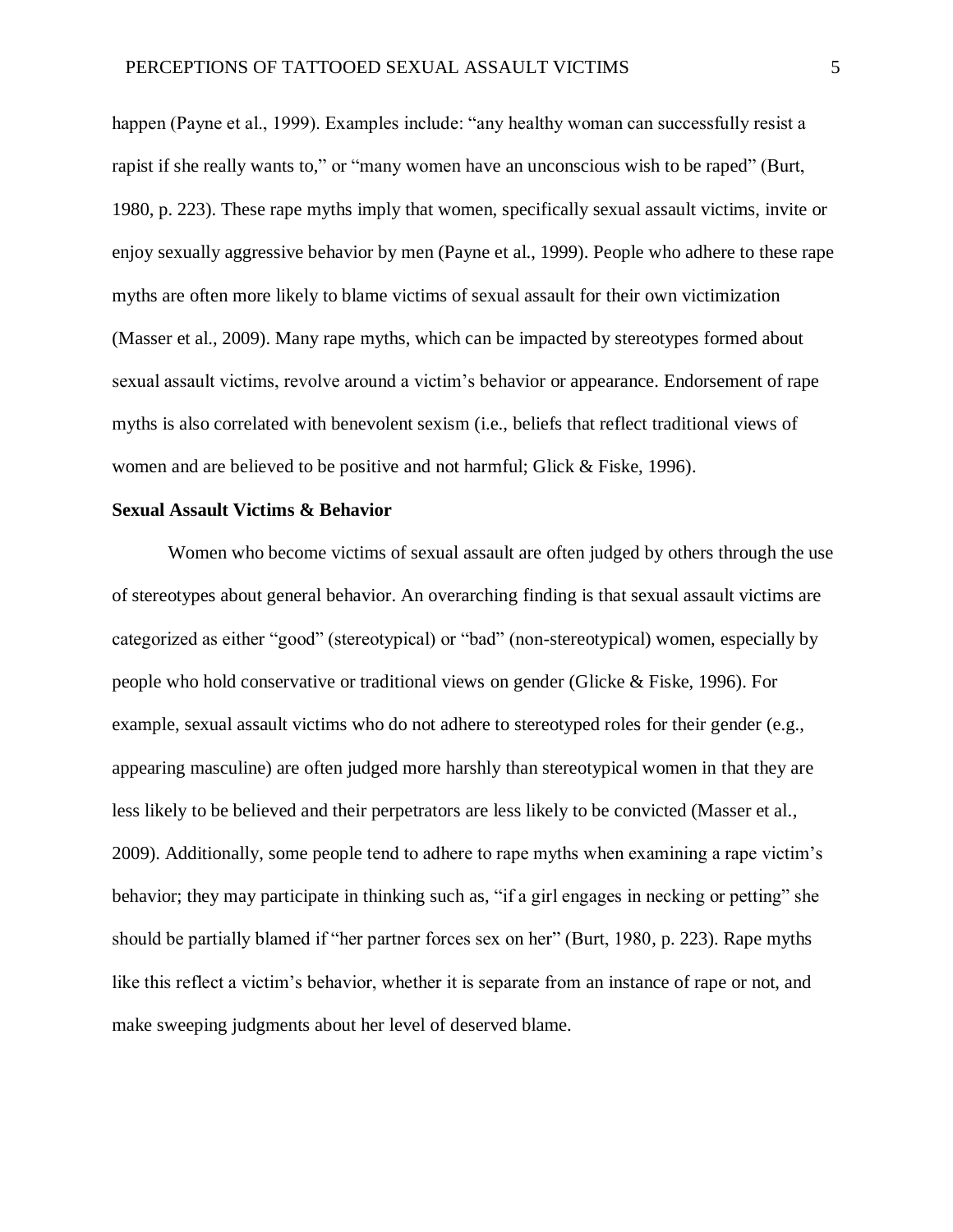As defined for McKimmie, Masser, and Bongiorno's (2014) experimental vignette study on victim stereotypicality, a stereotypical victim was one who physically resisted her rapist and who alerted and cooperated with the police. On the other hand, a non-stereotypical victim was one who did not physically resist her rapist and who declined to assist police in their investigation. The researchers found that participants were more likely to find the defendant not guilty in cases of acquaintance rape (i.e., the victim knows the perpetrator) if the victim was described as non-stereotypical (McKimmie et al., 2014). Many people continue to believe that only stereotypical victims are valid, despite the fact that the aforementioned definitions of stereotypicality are based only off of people's perceptions; beliefs that categorize only stereotypical behavior by victims as acceptable are no longer socially or legally recognized (Angelone, Mitchell, & Grossi, 2015). Unfortunately, some people may still adhere to this outdated belief; their bias may lead them to falsely find a perpetrator innocent due to a victim's completely normal, but non-stereotypical behavior after being assaulted.

#### **Sexual Assault Victims & Appearance**

As discussed, sexual assault victim stereotypicality is often defined by victims' general behavior and behavior during and in response to the assault. However, appearance can also play a role in the stereotypes assigned to these victims. Attractiveness, which is an important part of a person's appearance, can greatly impact perceptions of sexual assault victims. In general, people who are unattractive tend to be perceived as having more negative characteristics than attractive people (Eagly, Ashmore, Makhijani, & Longo, 1991). Thus, women who are perceived as less attractive face the risk of also being seen as less socially competent, less likeable, and less intelligent (Eagly et al., 1991). Especially for sexual assault victims, due to the nature of their victimization, attractiveness matters. In a study by Deitz, Littman, and Bentley (1984), which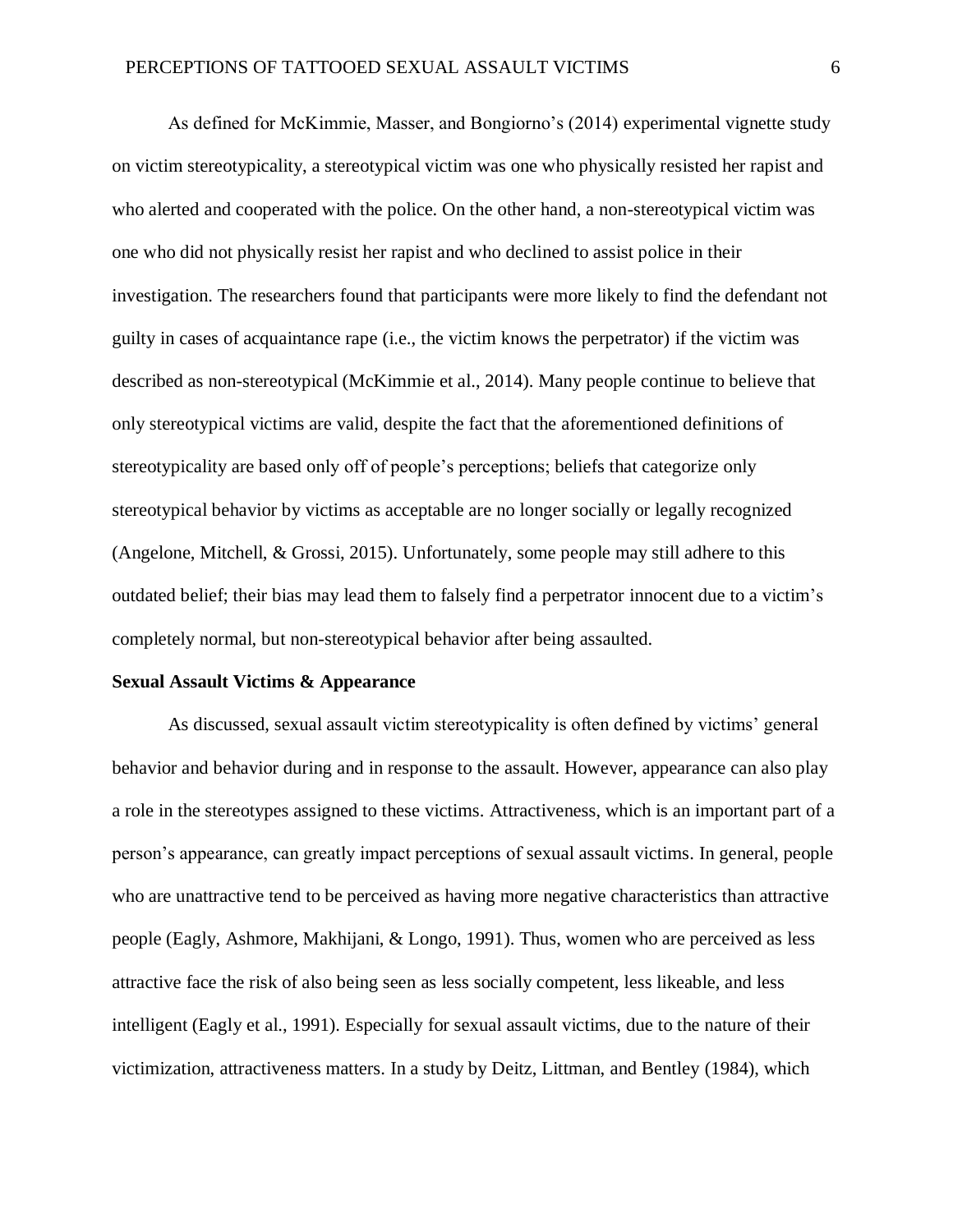examined the effect of victim attractiveness and mode of resisting the rape (i.e., passive, assertive, aggressive) on trial outcomes, participants identified more with the victim described as attractive and attributed more positive traits to her. Additionally, participants were more likely to think the perpetrator was guilty when the victim was described as attractive and aggressive, versus unattractive and aggressive (Deitz et al., 1984). The attractiveness of sexual assault victims, then, plays a big part in the outcomes of the alleged perpetrators' trials.

Attractiveness, however, is not the only aspect of appearance that plays a role in negative perceptions about sexual assault victims. Victims who are viewed as promiscuous in some way are also subject to negative judgments by those who adhere to rape myths. The idea that only women who appear to "sleep around" or "dress suggestively" (Payne et al., 1999) are raped implies that all rape victims must have also appeared in such a way to provoke or invite their victimization. Jury members may use a victim's perceived or assumed promiscuity as justification for her assault, possibly leading to jurors unjustly finding a perpetrator not guilty. In a vignette study measuring the effect of victim clothing on the perceptions of an alleged sexual assault perpetrator, the perpetrator was rated as less responsible and less aggressive when the victim was described as wearing revealing or provocative clothing (Johnson et al., 2016). In another study, participants were given a vignette describing a fight between a husband and wife; the wife was later described as either dressing in a sexy and seductive manner or in a plain and homely manner before being raped by her husband (Whatley, 2005). Ultimately, victims who were described as dressing in a sexy manner were seen as more blameworthy for their victimization than the victims described as dressing plainly (Whatley, 2005). This shows that victim dress and assumed promiscuity plays a great role in the extent to which the victim is blamed for her own assault (Whatley, 2005).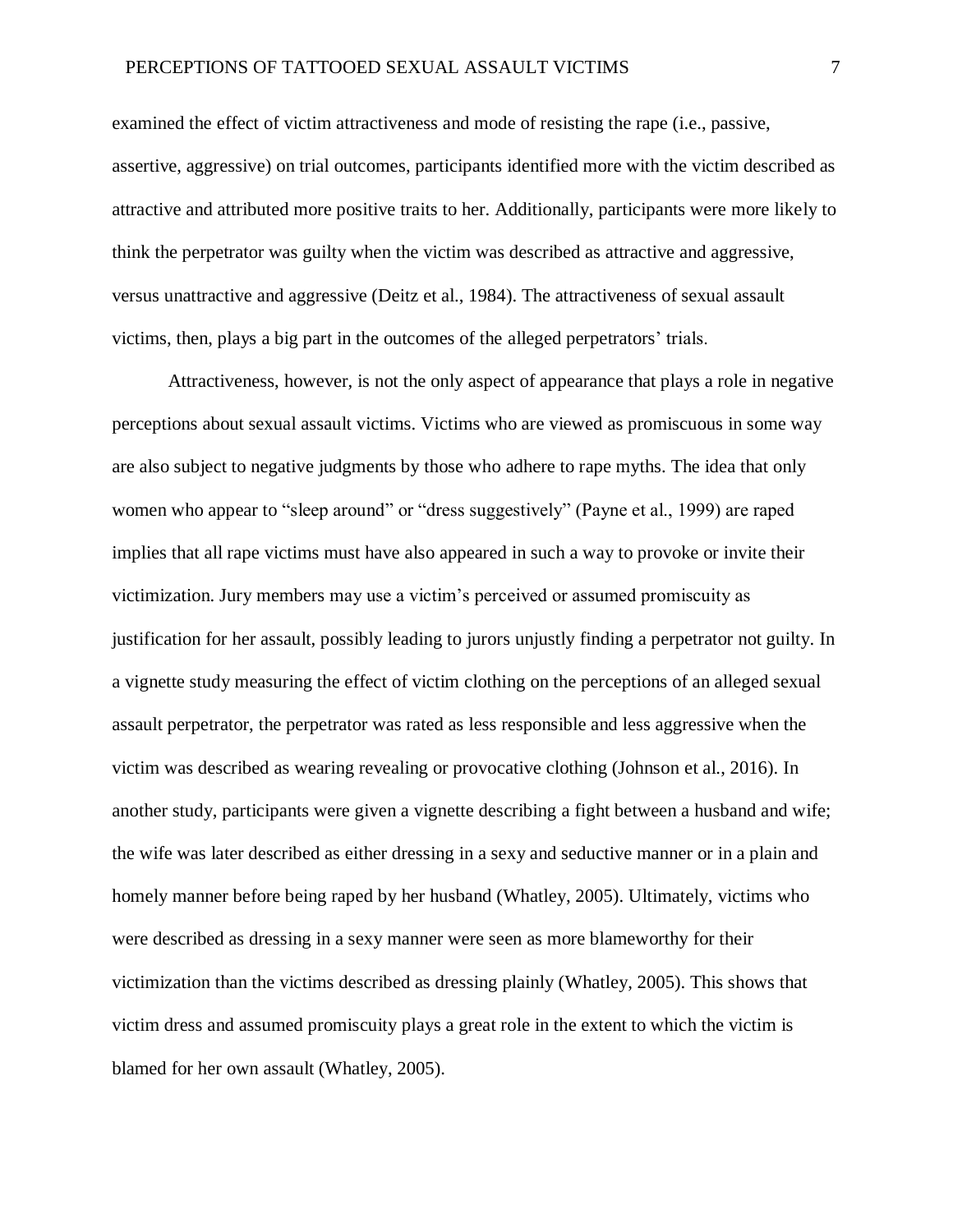Additionally, how masculine a woman physically appears can impact the way she is seen and the stereotypes assigned to her. These stereotypes involve the way women are expected to look and can also affect the way sexual assault victims, specifically, are viewed. More broadly, women in general are seen negatively when they are non-stereotypical for their gender, especially in appearance. A woman who appears masculine in some way is at a heightened risk for being seen as a non-stereotypical woman (Glick, Wilkerson, & Cuffe, 2015), and women who are seen as non-stereotypical are more likely to be judged harshly when they become victims of rape (Masser et al., 2009). Relatedly, one study found that women in the workplace who were more masculine in appearance (i.e., clothing and body type) were more likely to be sexually harassed, by use of either sexist remarks or the imposition of feminine gender roles on them by others (Leskinen, Rabelo, & Cortina, 2015).

#### **Tattoos**

The stereotypes and other judgments faced by women and sexual assault victims may overlap with those concerning people with tattoos. Many people, adults and young children alike, harbor negative attitudes about tattoos and people who have tattoos (Wohlrab, Stahl, Rammsayer, & Kappeler, 2007). Often, the same people who harbor negative attitudes about tattoos also associate them with risk-taking and deviant behaviors, like drug abuse and lawbreaking (Tiggemann & Golder, 2006). As such, tattoos are stereotypically linked to criminality and other deviant behavior (Adams, 2009; Wohlrab et al., 2007). Research from the medical community, specifically, has suggested there is a connection between having tattoos and deviant sexualities (Adams, 2009). Aside from behavior, perceptions of tattoos can also affect perceptions of a person's attractiveness. Overall, people tend to see a non-tattooed person as more attractive than a person with visible tattoos (Resenhoeft, Villa, &Wiseman, 2006). More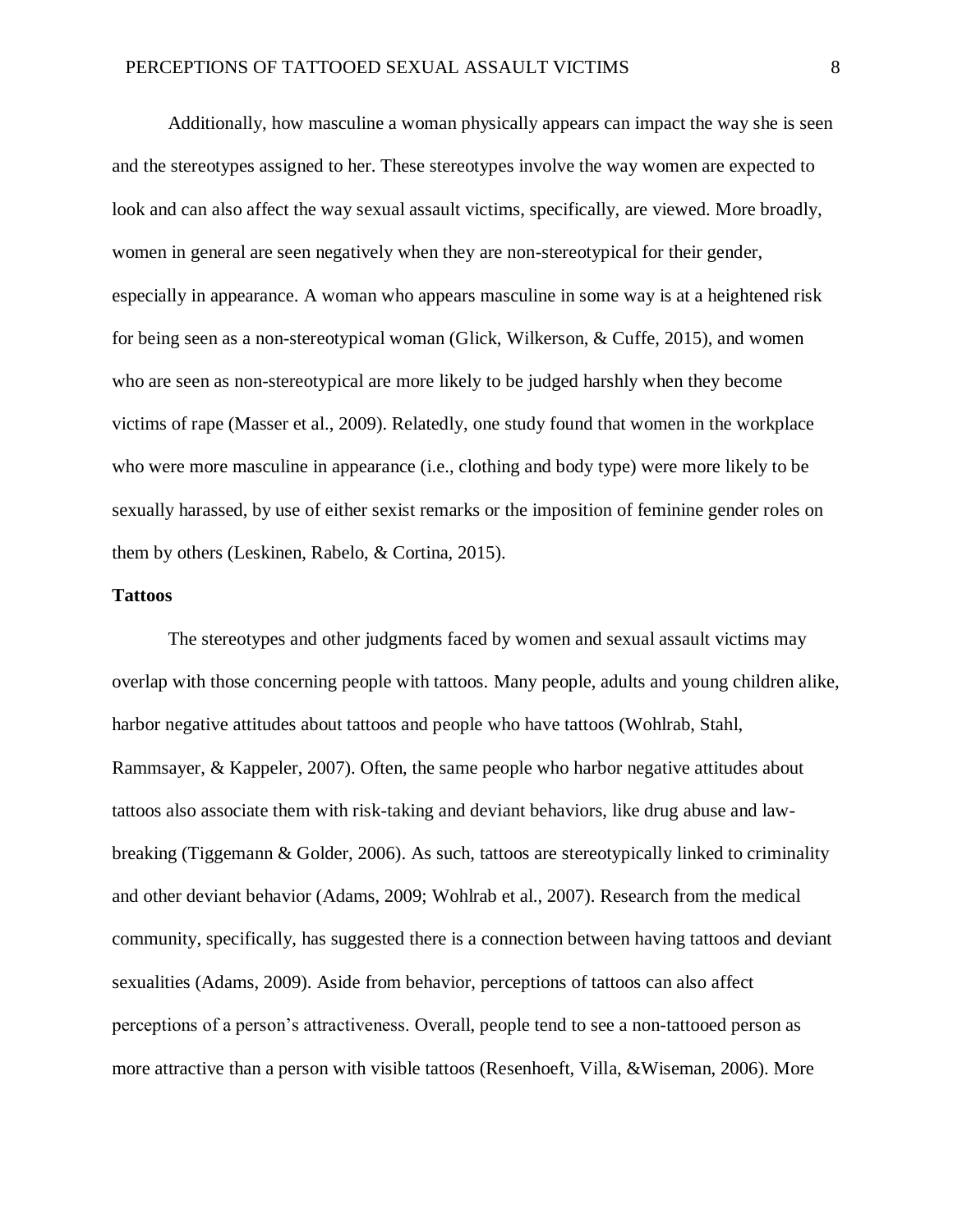specifically, a study by Swami and Furnham (2007) found that women were rated as decreasingly attractive the more tattoos they had. According to Eagly et al. (1991), less attractive people often have more negative characteristics attributed to them. Women with tattoos, who are seen as less attractive, may then have more negative characteristics attributed to them than women without tattoos. Moreover, Swami and Furnham (2007) also showed that people perceived women as increasing in sexual promiscuity the more tattoos they had.

These beliefs about tattoos and perceptions of the women who display their tattoos could become even more damaging when applied to sexual assault victims. For example, Burt (1980) identified the thought that "in the majority of rapes, the victim is promiscuous or has a bad reputation" as a common rape myth. Thus, in the case of a rape victim, perceived promiscuity from her appearance as a tattooed woman may have the same effect that "promiscuous" clothing has had in relevant literature (Johnson et al., 2016; Whatley, 2005), meaning that she may be seen as less believable and the defendant more likely to be found not guilty. Other stereotypes about appearance, which usually apply to sexual assault victims, can also extend to victims with visible tattoos (e.g., "women should be feminine" and "women with tattoos are masculine"). Additionally, women who defy stereotypes for their gender may be judged more harshly when they become victims of sexual assault. Because tattooing is often attributed to men only or seen as an exclusively masculine practice (DeMello, 1995, 2000), sexual assault victims with visible tattoos may be seen as defying gender stereotypes, and therefore may be judged more harshly. Thus, some trials may be unfair to tattooed victims of sexual assault simply because of the jury's perceptions of the victims' appearance.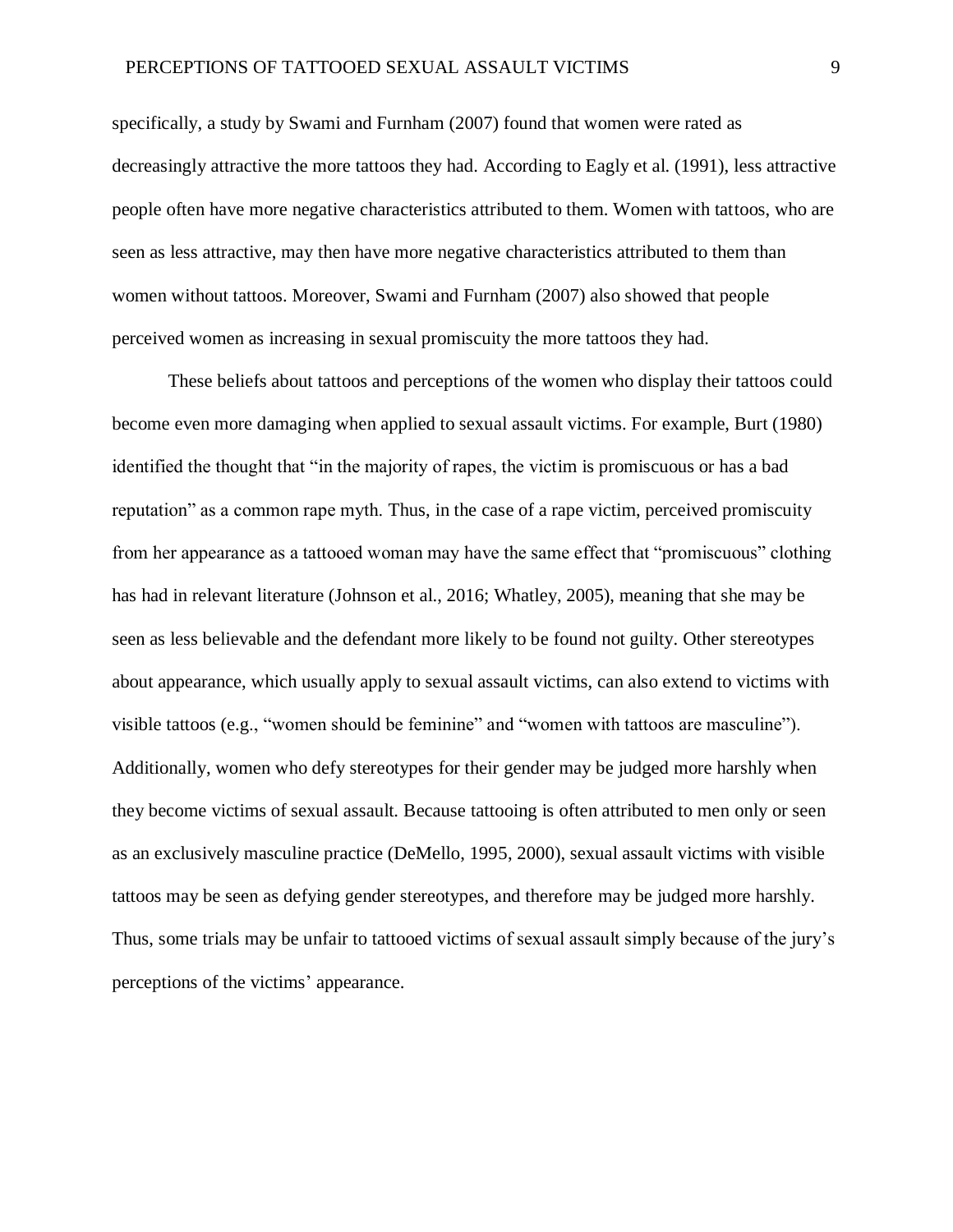#### **The Present Study & Hypotheses**

The present study aimed to investigate the relationship between negative perceptions of a female sexual assault victim and any visible tattoos she has. We also aimed to show whether or not there is a link between these tattoos (and subsequent negative perceptions) and an increased likelihood that mock jurors would find the defendant not guilty. Furthermore, the study additionally explored the relationship between tattoo style and trial outcomes by using two tattooed conditions: flower and script. Participants in the study read a description of a sexual assault trial and viewed one of three pictures described as the victim: a woman with no tattoo, a woman with a script tattoo, or a woman with a colored flower tattoo. After reading the trial summary, participants were asked to answer a number of questions regarding perceived levels of the victim's and defendant's credibility, responsibility, stereotypicality, and other attributes. They were also asked to state whether they found the defendant guilty or not guilty, and explain why they chose that verdict.

First, we predicted that mock jurors would convict the defendant less often in conditions where the victim had a tattoo than in the tattoo-less victim condition. Prior research has shown that in cases involving female sexual assault victims perceived as less attractive, more promiscuous, and more masculine than stereotypical victims, the defendants are convicted at lower rates (Masser et al., 2009; McKimmie et al., 2014). Because tattoos and tattooed women also elicit these perceptions (Swami & Furnham, 2007), we expected to find similar results. Our second hypothesis focused on the way mock jurors perceived sexual assault victims with tattoos. We predicted that the victims in the two tattooed conditions would be seen as less credible, more blame-worthy, and would be met with less sympathy than the victim in the non-tattooed condition. Women perceived as unattractive or masculine, as tattooed women often are (Swami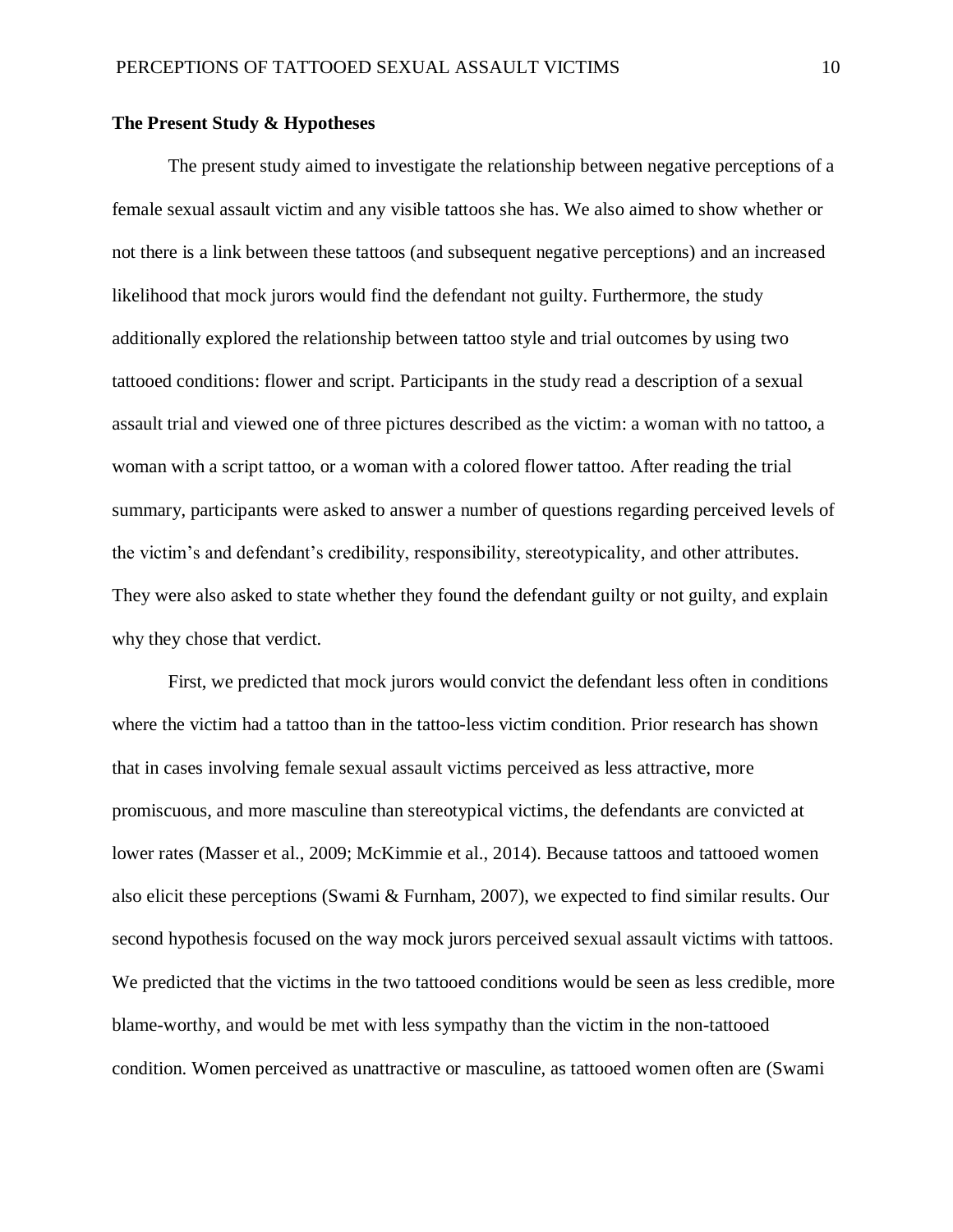& Furnham, 2007), also tend to be associated with negative qualities and seen in a more negative light than more stereotypical women (Masser et al., 2009; McKimmie et al., 2014). Finally, our third hypothesis was aligned with many other mock-jury and vignette studies that have shown that men sympathize more with the defendant than women do, and women sympathize more with the victim than men do (Deitz et al., 1984; Golding, Lynch, & Wasarhaley, 2015; Johnson et al., 2016; Lynch, Wasarhaley, Golding, & Simcic, 2013; Maeder, Yamamoto, & Saliba, 2014; McKimmie et al., 2014; Wasarhaley, Simcic, & Golding, 2012). We expected to find that, overall, men would be more likely to find the defendant not guilty, attribute fewer positive characteristics to the victim, and sympathize less with her, while women would be more likely to find the defendant guilty, attribute more positive characteristics to the victim, and sympathize more with the victim.

#### **Method**

#### **Participants and Design**

Participants were online community members  $(N = 263)$ , facilitated through Mechanical Turk (MTurk), a website run by Amazon that allows "workers" to complete short tasks in exchange for a nominal fee (Buhrmester, Kwang, & Gosling, 2011). Participants were 18 years of age or older, as well as U.S. citizens, in order to meet general U.S. jury eligibility requirements. We excluded 101 participants from the study for various reasons: 37 left the survey prior to answering the manipulation checks, 24 said they had seen the victim before, and 40 failed the tattoo manipulation check (*Did the victim have a tattoo?* non-tattooed *n* = 2, flower  $n = 13$ , script  $n = 25$ ). Of our final sample of 162 participants, 54.3% were women, 83.3% were white, and ages ranged from 20 to 70 years ( $M = 39.25$ ,  $SD = 12.85$ ). We used a 3 (tattoo: none, flower, script) by 2 (participant gender), between-subjects design for the present study.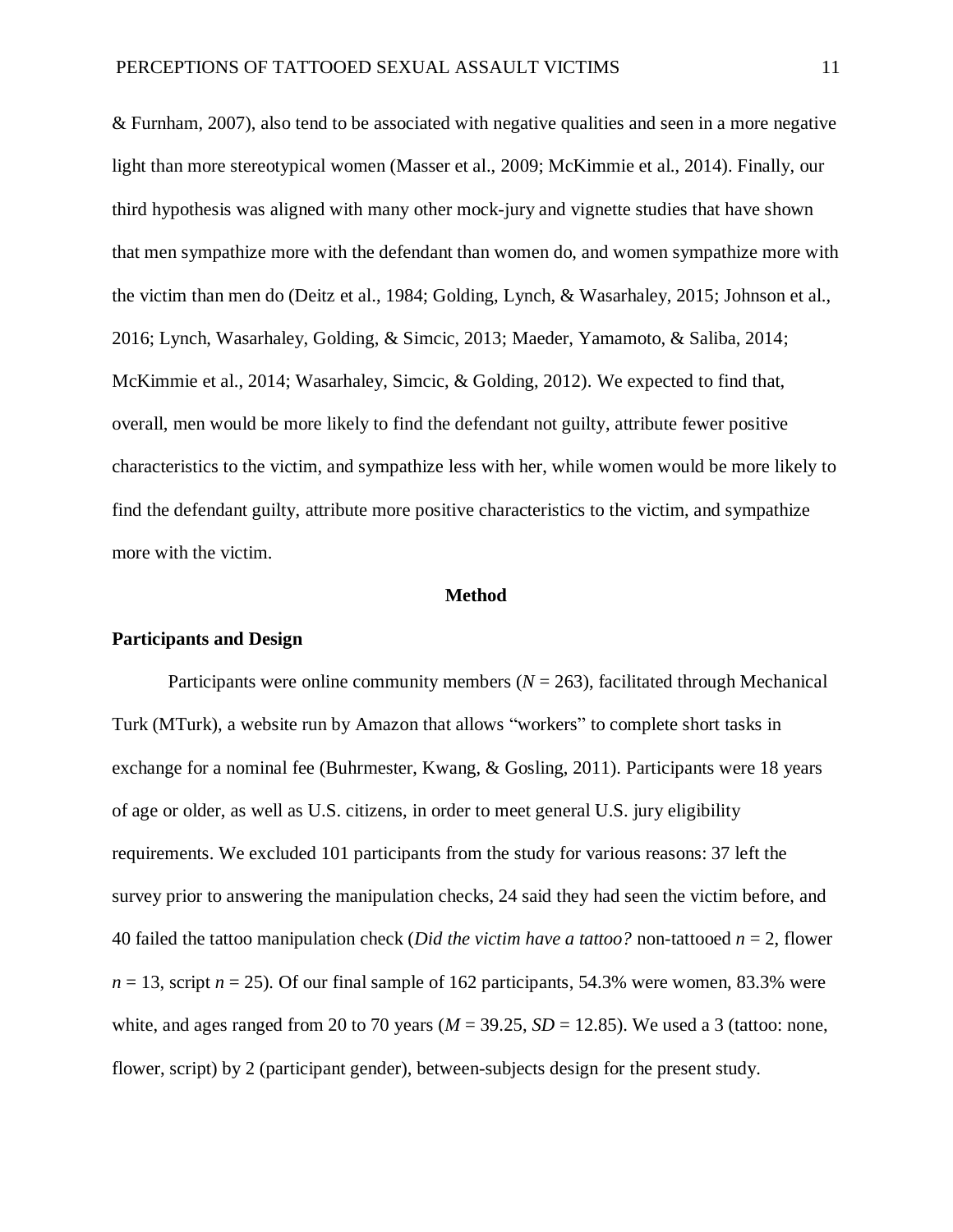#### **Materials**

**Images.** The study used three images, one for each condition (see Figure 1). The images were of a white woman from the waist up, seated in a courtroom witness stand and facing the viewer. All three images were the same, the only difference being that two of the images featured a tattoo (either dark red flowers or four lines of horizontal script) edited onto the woman's right upper arm area, where it was slightly obscured by the woman's sleeve. The two styles of tattoos were chosen based on previous research, which suggested that black and white script tattoos were associated with masculinity, while floral or colorful tattoos were associated with femininity (Wohlrab et al., 2007). In order to choose which versions of each tattoo style to use in the images for the study, we pilot tested five images: the control image, two different styles of script, and two different styles of flower, using a separate sample of participants from MTurk ( $N = 145$ ; 41% male and 59% female; Mean age  $= 38.7$ ; Range  $= 18$  to 75). Based on this pilot test, we found that the woman in the chosen script tattoo and the red floral tattoo images were rated the same as the woman in the control image in terms of attractiveness, trustworthiness, friendliness, sexiness, femininity, and masculinity. Because all the pictures were rated similarly, we were able to ensure that other variables were not confounded with the presence of a tattoo. The women in the tattooed images only differed from the control image in that they were perceived as less conservative than the control (tattoo-less) image. Additionally, all three images chosen for the study were rated as having equal image quality.

**Trial Summary.** Each participant was given a synopsis of a rape trial, consisting of approximately 1,800 words (Lynch, Jewell, Wasarhaley, Golding, & Renzetti, in press). For every participant, the summary was exactly the same. First, participants read an introduction, which included descriptions of the specific charge (Rape in the First Degree), the names of the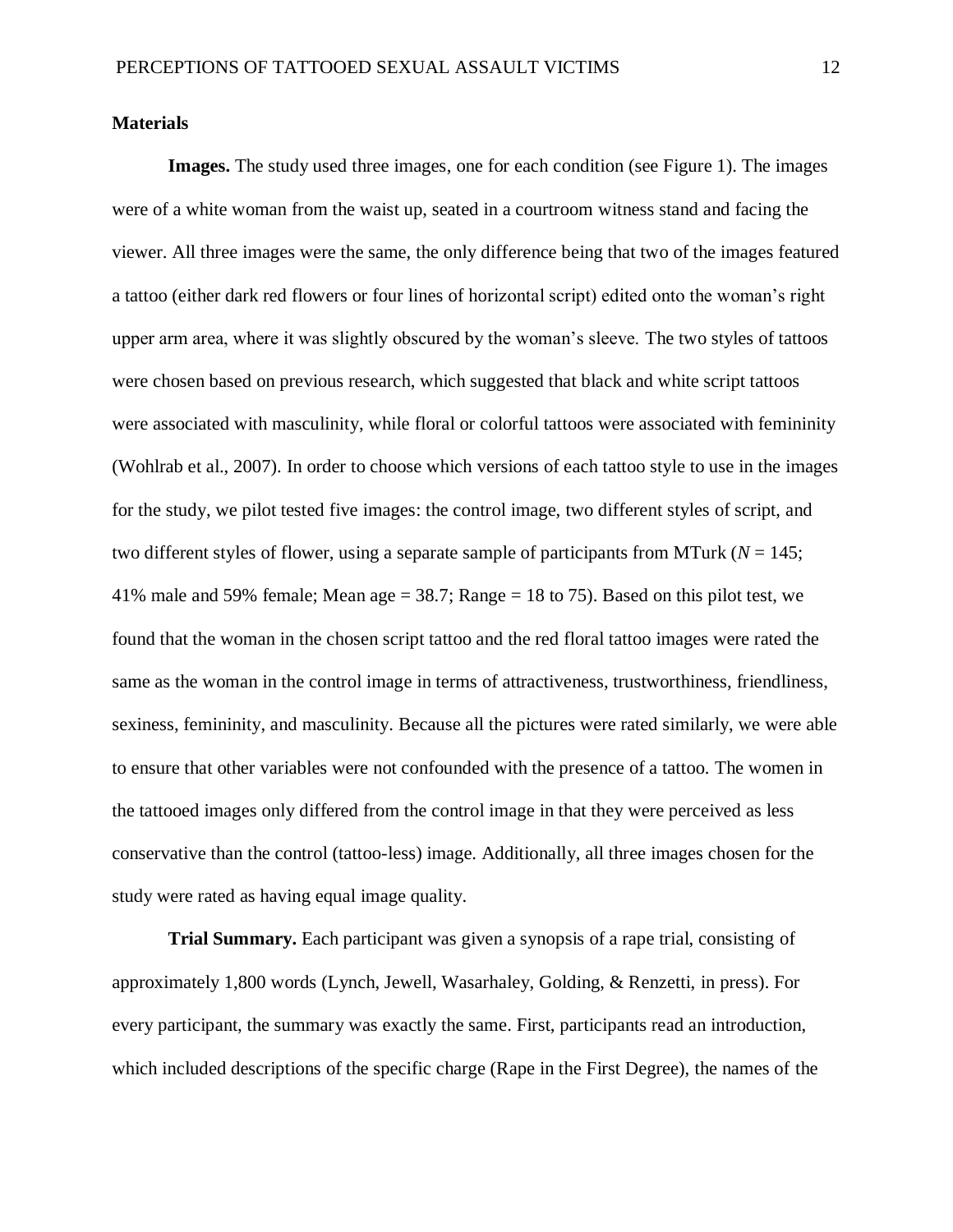defendant and victim involved, the witnesses included, and that the defendant pled not guilty. This trial started with testimony from the prosecution's first witness (the victim), which included her description of the events surrounding the alleged rape, as well as her direct examination and cross-examination. The victim testified that she and the defendant had gone on a few dates, but on the most recent, after dinner and a movie, she had invited him into her apartment to say goodnight and he then raped her. It continued with direct- and cross-examination of the prosecution's second witness, the police officer who handled the victim's case once she reported it to the police. Next, participants moved on to the defense's case, which started with both directand cross-examinations of the defense's first witness (the defendant). He testified that they had gone on a few dates, and on the most recent, after dinner and a movie, the victim had invited him into her apartment and they had consensual sex. It continued with direct and cross examinations of the second witness for the defense (the victim's neighbor). Participants then read closing arguments from both sides. The prosecution argued that the defendant should be found guilty of Rape in the First Degree, while the defense argued that there was not enough evidence to do so. Finally, participants read the judge's instructions regarding the necessary criteria to convict the defendant (Kentucky Revised Statutes 510.040; 1975).

**Questionnaire.** Following the trial summary, participants were asked to mark the defendant guilty or not guilty, to rate how confident they were in their verdict (1 = *not at all*, and  $7 =$  *extremely*), write their reasoning for their verdict, and to rate the guilt of the defendant (1 = *not at all guilty* and 7 = *completely guilty*). They then had to rate the victim on perceived levels of her credibility, honesty, and believability, on a scale from 1 (*not at all)* to 7 (*completely).*  Additionally, they were asked to rate the victim and how much they believed she expected to have consensual sex on the night in question (1 = *not at all* and 7 = *very much*). Questions were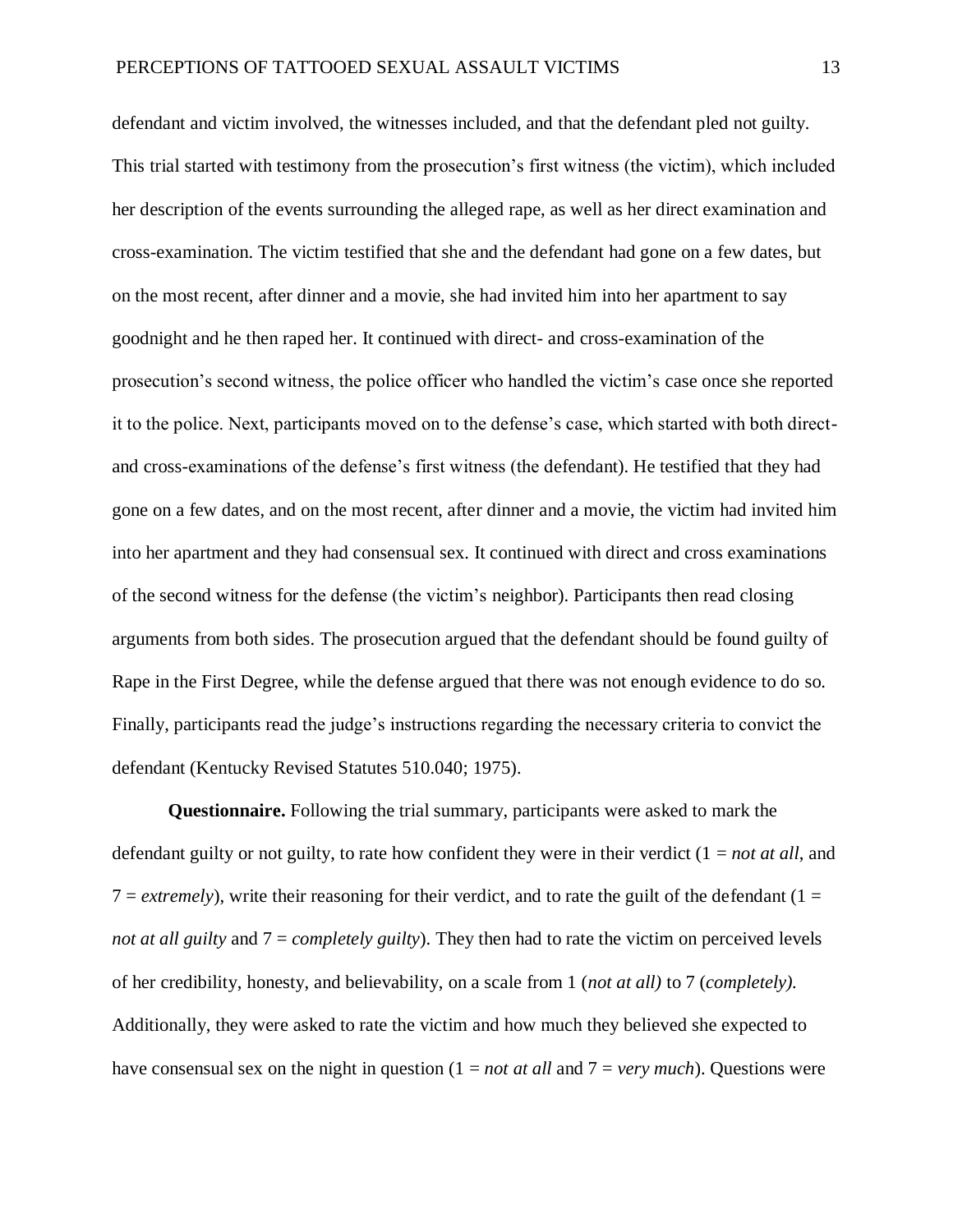also asked about participant emotions, including sympathy for and anger toward the victim  $(1 =$ *none* and  $7 = a$  *lot*). Finally, participants were asked to rate the victim on blame and responsibility (1 = *not at all* and 7 = *completely*). The same questions, with the same ratings scales, were also asked about the defendant. Participants also rated the officer's and neighbor's credibility (1 = *not at all* and 7 = *completely*). We asked these questions so as to not alert participants that the primary focus of the study was perceptions of the victim.

Next, participants were asked questions measuring the stereotypicality of the victim, such as how similar she was to typical rape victims and to what extent she was like a person they expected to be a rape victim (1 = *not at all* and 7 = *very much*). Similar questions with the same ratings scales were asked of the defendant, asking how similar he was to a typical person who commits rape and how alike he was to people they expected to commit rape. Participants were also asked how similar they thought the alleged rape scenario was to a typical rape scenario  $(1 =$ *not at all* and 7 = *very much*).

At the end of the questionnaire, participants were given 7-point scales  $(1 = not at all and)$ 7 = *extremely)* to rate the victim on 15 different adjectives: attractive, smart, mean, sexy, ugly, friendly, sexually experienced, feminine, unintelligent, likeable, conservative, undesirable, unfriendly, sexually inexperienced, and masculine. We asked three manipulation check questions in order to ensure participants noticed our independent variable and other factors about the case: the victim's gender, the defendant's charge, and whether the victim had a tattoo or not.

Prior to conducting analyses, we combined multiple relevant ratings to create three scales for the victim, measuring credibility, blame, and stereotypicality. We measured the reliability of each scale using Cronbach's alpha  $(\alpha)$ , where a rating greater than .7 indicates strong reliability (Schmitt, 1996). The credibility scale created for the victim included averaged ratings for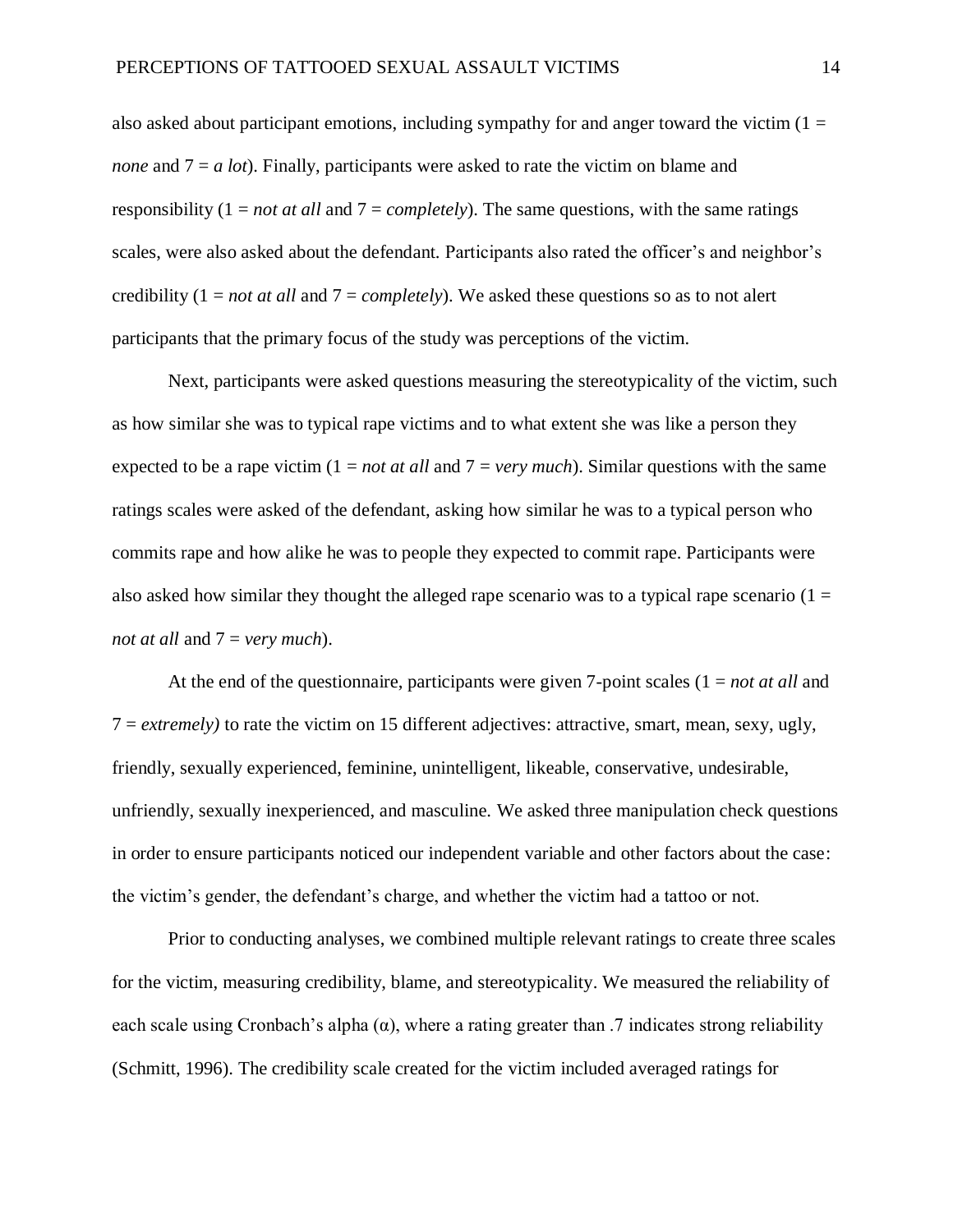credibility, honesty, and believability ( $\alpha$  = .96). The blame scale included averaged ratings for blame and responsibility for the victim ( $\alpha$  = .90). The victim stereotypicality scale averaged ratings for victim similarity to common rape victims, victim typicality, and the extent to which the participants expected the victim to be someone who would be raped ( $\alpha$  = .84). We created the same scales for the defendant, but only present results relevant to our hypotheses (i.e., results concerning the victim).

#### **Procedure**

Participants completed the study online by selecting it through the MTurk website. They were then brought to the Qualtrics website, where they were asked to read the consent form provided and give informed consent to participate. Then, they were shown a short page of instructions asking them to read the following summaries carefully and answer the questions thoughtfully. Next, they were given a short paragraph introducing the case, the victim, and the defendant. At this point, participants were randomly assigned to one of three conditions (flower tattoo, a script tattoo, or no tattoo) and viewed the corresponding picture of the victim, described as "being sworn in to testify". Participants were then given the exact same trial summary. Following the testimony summary and juror instructions, each participant was asked to fill out the questionnaire. The study took an average of 18.8 minutes to complete.

#### **Results**

Overall, the conviction rate across conditions was 52.5%. Our first hypothesis predicted that participants in the non-tattooed condition would be more likely to render a guilty verdict than those in the tattoo conditions. We ran a hierarchical logistic regression, with the first step including participant gender and the second step including our tattoo condition dummy variables, to examine the effect of victim tattoo on verdict. Contrary to the first hypothesis, we discovered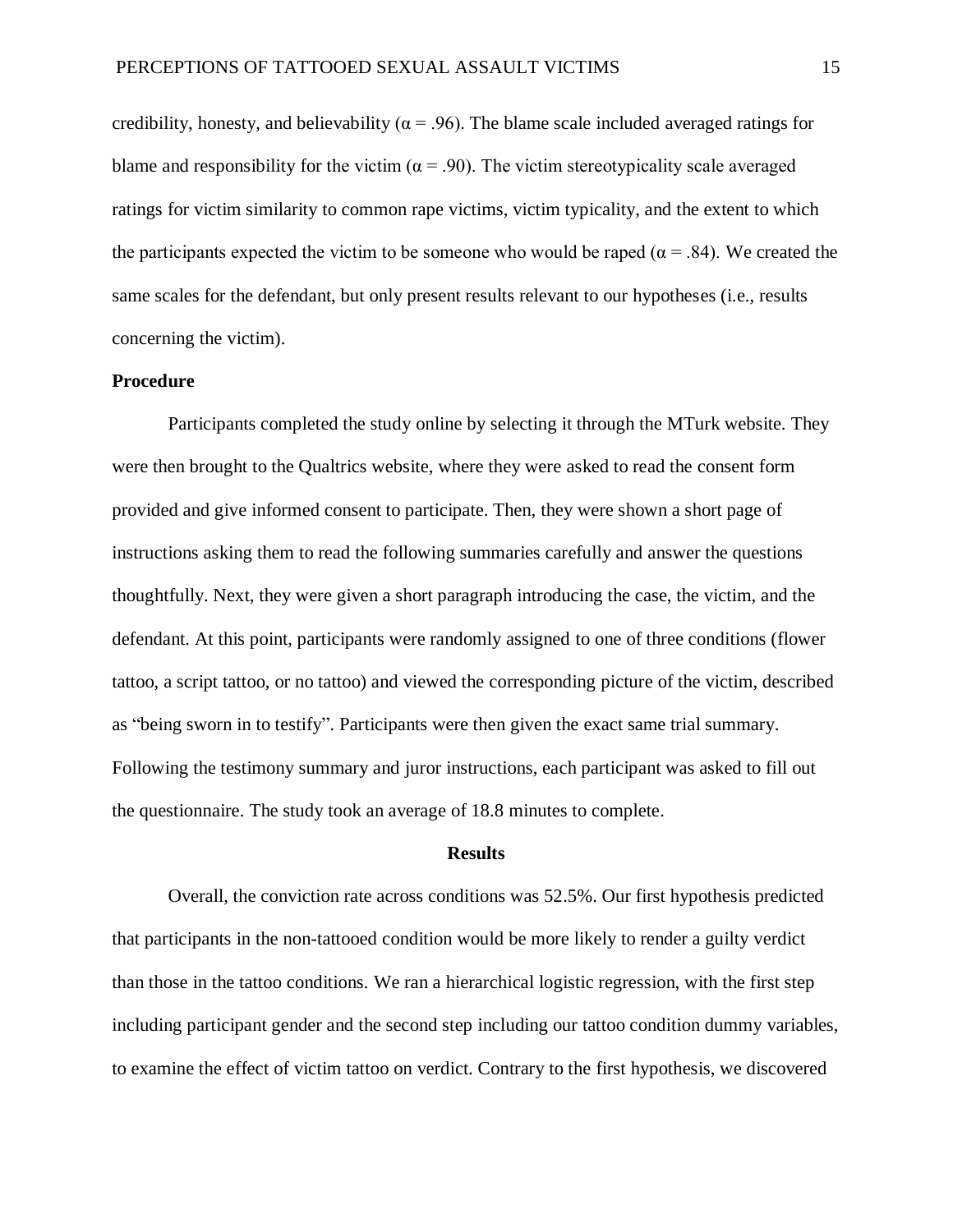that participants in the flower condition were more than two times more likely to render a guilty verdict than the participants in the non-tattooed condition ( $OR = 2.56$ ,  $p = .013$ ; see Figure 2). Between the script and non-tattooed conditions, there was a trend toward significance concerning guilty verdict rate; script condition participants were marginally more likely to convict the defendant than non-tattooed condition participants ( $OR = 2.14$ ,  $p = .059$ ).

We used Univariate ANOVAs to analyze our second hypothesis, which predicted that participants would find the non-tattooed victim more credible, less blameworthy, and would have more sympathy for her, compared to the victims with a visible tattoo (see Table 1 for ratings means and standard deviations). An ANOVA for the victim credibility scale revealed a significant difference in participants' perceptions of the victim's credibility across conditions, *F*  $(2, 159) = 4.32$ ,  $p = .015$ . A post-hoc pairwise comparison revealed that the only significant difference was between the flower tattoo and non-tattooed conditions (*p* = .004; see Figure 3). In this case, the victim in the flower condition was rated as significantly more credible than the victim in the non-tattooed condition, contrary to our prediction. Another ANOVA revealed that there was a significant difference between conditions for the victim blame scale,  $F(2, 159) =$ 3.91,  $p = 0.022$ . A post-hoc pairwise comparison revealed the significant difference was between the non-tattoo and flower tattoo conditions, with the flower tattoo victim being rated as less blameworthy  $(p = .023)$ . Finally, an ANOVA for victim sympathy revealed the difference between conditions to be trending toward significance  $F(2, 159) = 3.04$ ,  $p = .051$ . A post-hoc pairwise comparison showed that the participants in the flower tattoo condition had significantly more sympathy for the victim than those in the non-tattooed condition  $(p = .016)$ .

Our third hypothesis predicted that women would convict the defendant at a higher rate and have more pro-victim perceptions than men would, across all conditions. The logistic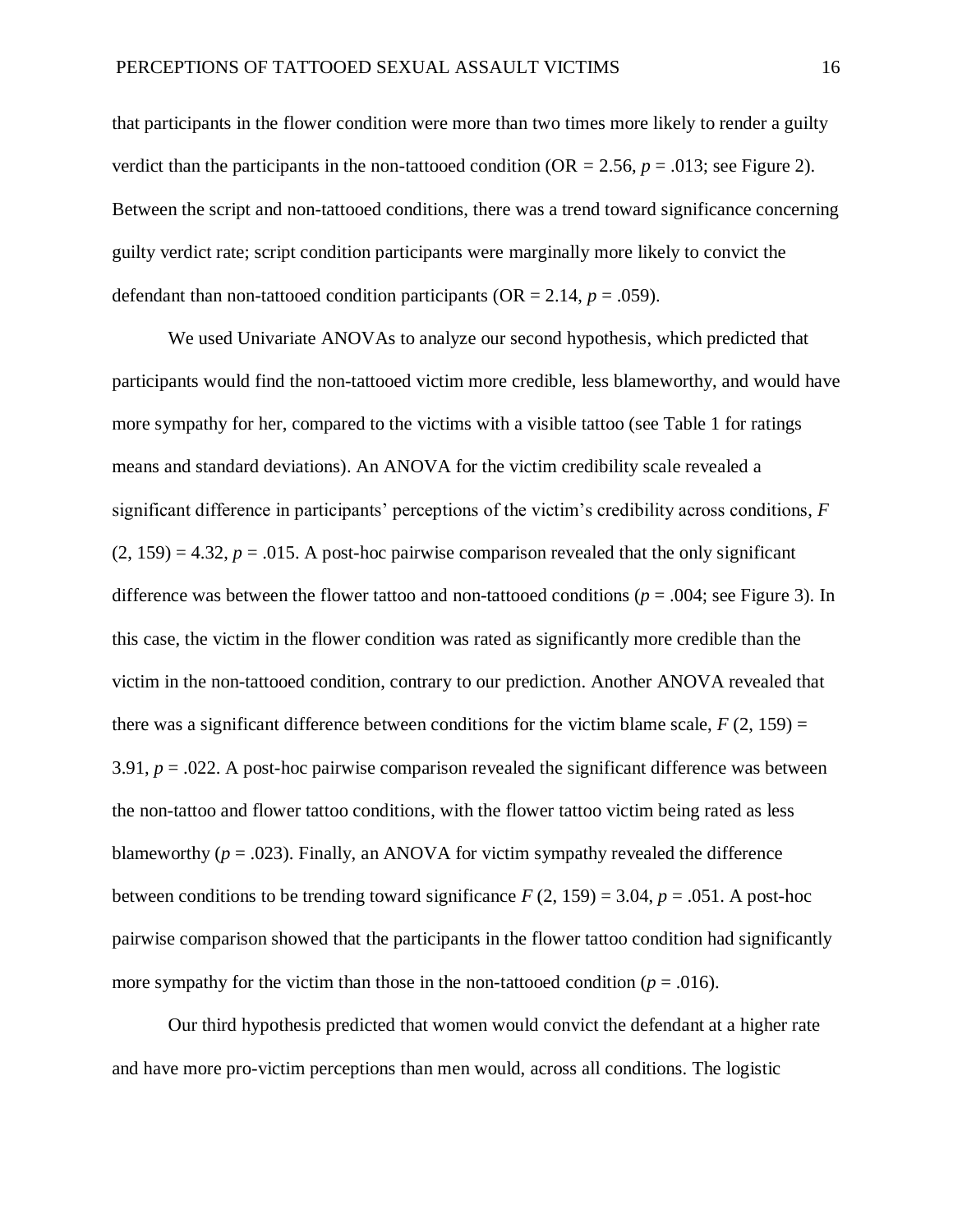regression analysis (described above) revealed a main effect of gender on verdict such that women were nearly four times more likely to render a guilty verdict, regardless of condition, than men (OR = 3.76,  $p < .001$ ; see Figure 4). We also ran a series of independent samples *t*-tests to discern any differences between men's and women's ratings (see Table 2 for ratings means and standard deviations). We discovered significant differences between men's and women's ratings of victim credibility (*t* [160] = -4.01,  $p < .001$ ), blameworthiness (*t* [160] = 3.67,  $p <$ .001), and sympathy ( $t$   $[160] = -3.49$ ,  $p = .001$ ). Women, overall, found the victim more credible, blamed her less, and had more sympathy for her.

After asking participants to render a verdict, we also presented a free-response question for participants to explain why they chose their verdict. This qualitative data was coded separately by the principal investigator and a research assistant blind to the experimental conditions, according to the following thirteen codes: the victim's behavior during or directly after the assault, the victim's physical attractiveness, a lack of evidence, a lack of medical evidence (i.e., no rape kit), the credibility of witness testimony, the credibility of the victim, the credibility of the defendant, reasonable doubt, that the sex was non-consensual or forced, that the victim wanted to have sex that night, that the defendant wanted to have sex that night, the defendant's behavior, and the victim and defendant knowing each other prior to the assault. The two coders had a 96.1% agreement rate and any discrepancies were resolved by the principal investigator. We present the verdict reasoning analyses descriptively.

We expected our findings from the verdict reasoning analyses to support our hypotheses, such that tattooed victims would be perceived more negatively than the non-tattooed victim and that women would have more pro-victim feelings than men. Across conditions, we anticipated that the tattooed victims would elicit more victim-blaming and negative perceptions, but this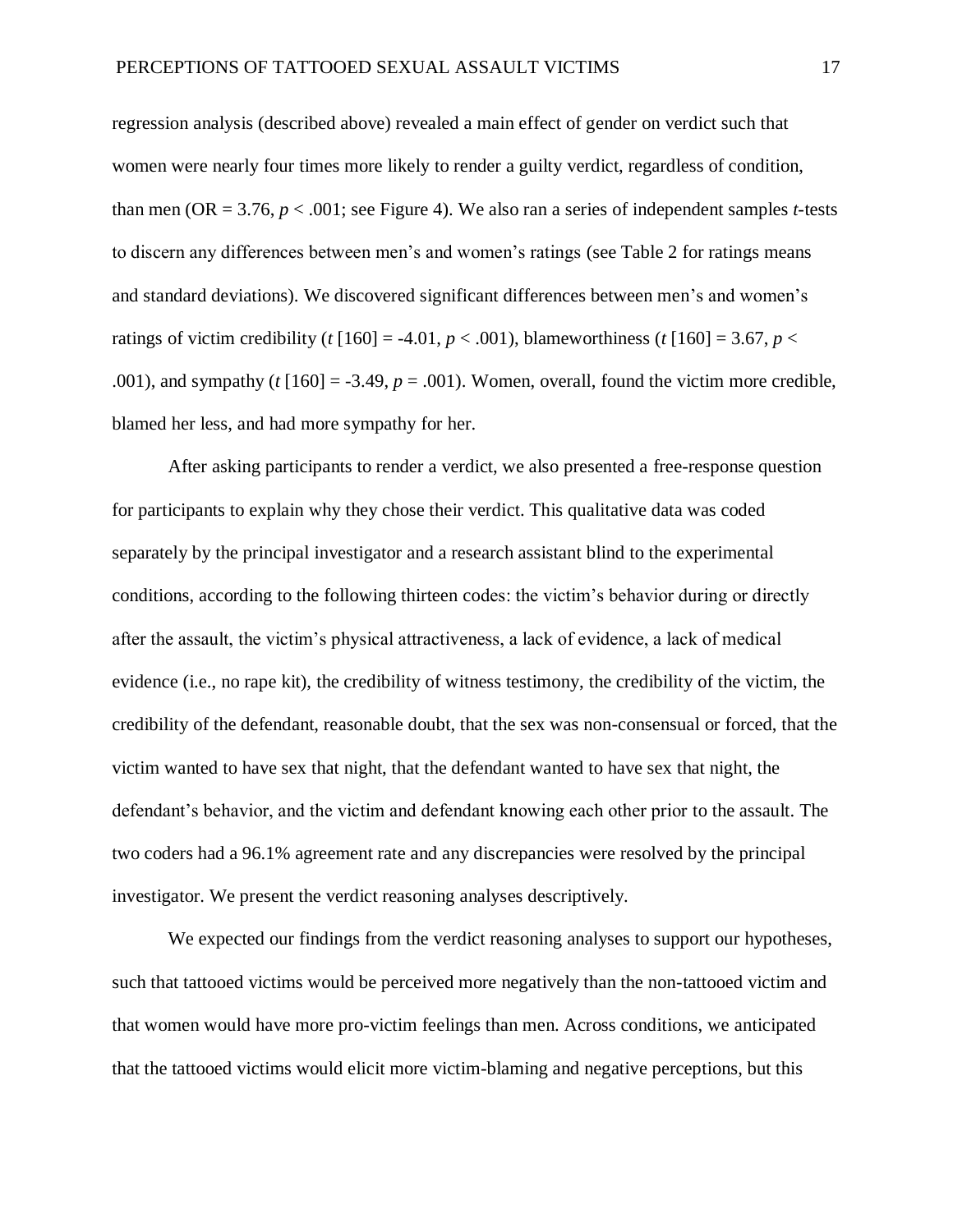prediction was not supported. When rendering a guilty verdict, for all three conditions, participants mentioned the credibility of witnesses relatively often (non-tattooed: 29.7%, flower: 29.0%, script: 26.0%). Participants in the two tattooed conditions, when rendering a guilty verdict, also mentioned the victim's behavior often (flower: 19.4%, script: 20.0%), but the second most common theme in the reasons of non-tattooed condition participants was nonconsensual sex/use of force (21.6%). There were also some discrepancies between conditions for not-guilty verdicts. Participants in all three conditions mentioned a lack of evidence most often when finding the defendant not guilty (non-tattooed: 40.0%, flower: 32.4%, script: 28.1%). Those in the tattooed conditions mentioned presence of reasonable doubt as the second most common reason for rendering a not-guilty verdict (flower: 25.6%, script: 28.1%), but participants in the non-tattooed condition mentioned the victim's behavior second most often (20.0%).

Along the lines of participant gender, men and women each rated the victim's behavior (men: 18.6%, women: 18.9%) and the credibility of the witnesses (men: 25.6%, women: 29.3%) as the top reasons for a guilty verdict. However, they differed in their reasoning for not-guilty verdicts. Men chose a lack of evidence (30.1%) and presence of reasonable doubt (20.3%) most often, while women chose a lack of evidence (27.3%) and the victim's behavior (25.0%) most often.

### **Exploratory Analyses**

Due to the counterintuitive nature of our results, we chose to run exploratory analyses using the previously mentioned victim stereotypicality scale and the 15 additional qualities on which participants rated the victim. We began our attempt to explain the favorability of the flower tattoo victim by exploring the participants' ratings of the victim's stereotypicality. To determine if participants perceived one of the victims as more stereotypical than the others, we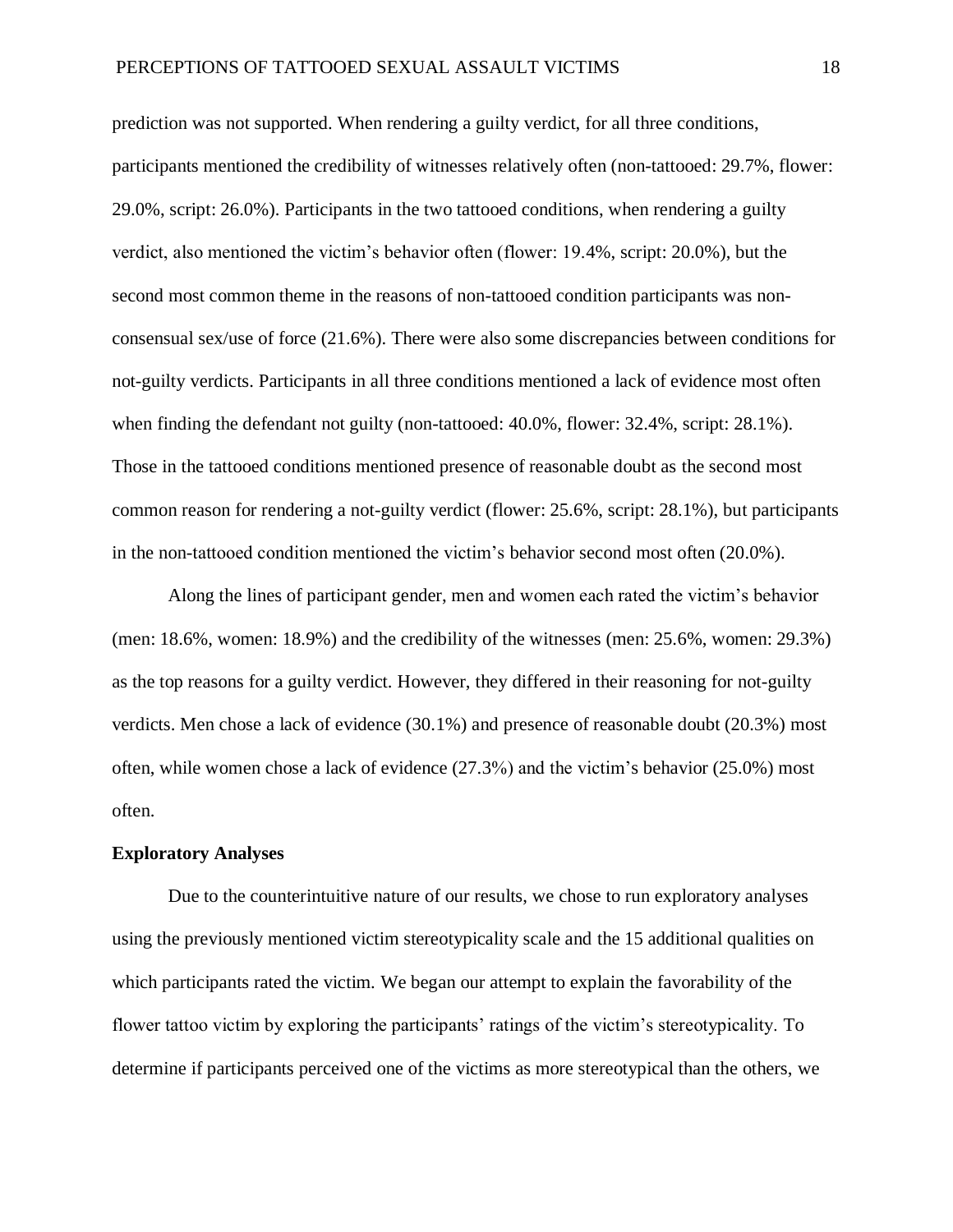conducted an ANOVA comparing the stereotypicality scale ratings across tattoo conditions. The results showed no significant differences in victim stereotypicality between conditions, *F* (2,  $159$ ) = .034,  $p = .966$ .

We also analyzed the 15 qualities for which participants rated the victim in an exploratory manner. We used Univariate ANOVAs to analyze these qualities by condition, two of which were significant: undesirable  $(F [2, 159] = 3.30, p = .039)$  and conservative  $(F [2, 159]$  $= 7.44$ ,  $p = .001$ ). A post-hoc comparison suggested that there was a difference in ratings between the flower tattoo condition and non-tattooed condition in terms of the victim's perceived undesirability. The flower tattoo victim ( $M = 2.28$ ,  $SD = 1.25$ ) was perceived as significantly less undesirable than the victim with no tattoo ( $M = 2.88$ ,  $SD = 1.27$ ;  $p = .014$ ). There was also a significant difference between the flower tattoo condition ( $M = 3.31$ ,  $SD = 1.23$ ) and the nontattoo condition ( $M = 4.08$ ,  $SD = .97$ ) in terms of the victim's perceived conservativeness, with the non-tattoo victim being seen as more conservative than the victim with the flower tattoo ( $p <$ .001).

#### **Discussion**

Women, especially those who become victims of rape, are subject to stereotypes and judgments concerning their behavior and appearance (McKimmie et al., 2014). These stereotypes can focus on women's behavior in general, their behavior during or in direct response to their assault, or on their general appearance (McKimmie et al., 2014). Specifically, women perceived as non-stereotypical are often judged more harshly than women perceived as stereotypical (Masser et al., 2009). If a woman violates expectations, she may be viewed more negatively as she does not fit the stereotype of what a "good" victim should be (Glick & Fiske, 1996). A factor that we hypothesized would add to these negative perceptions was visible tattoos. Women with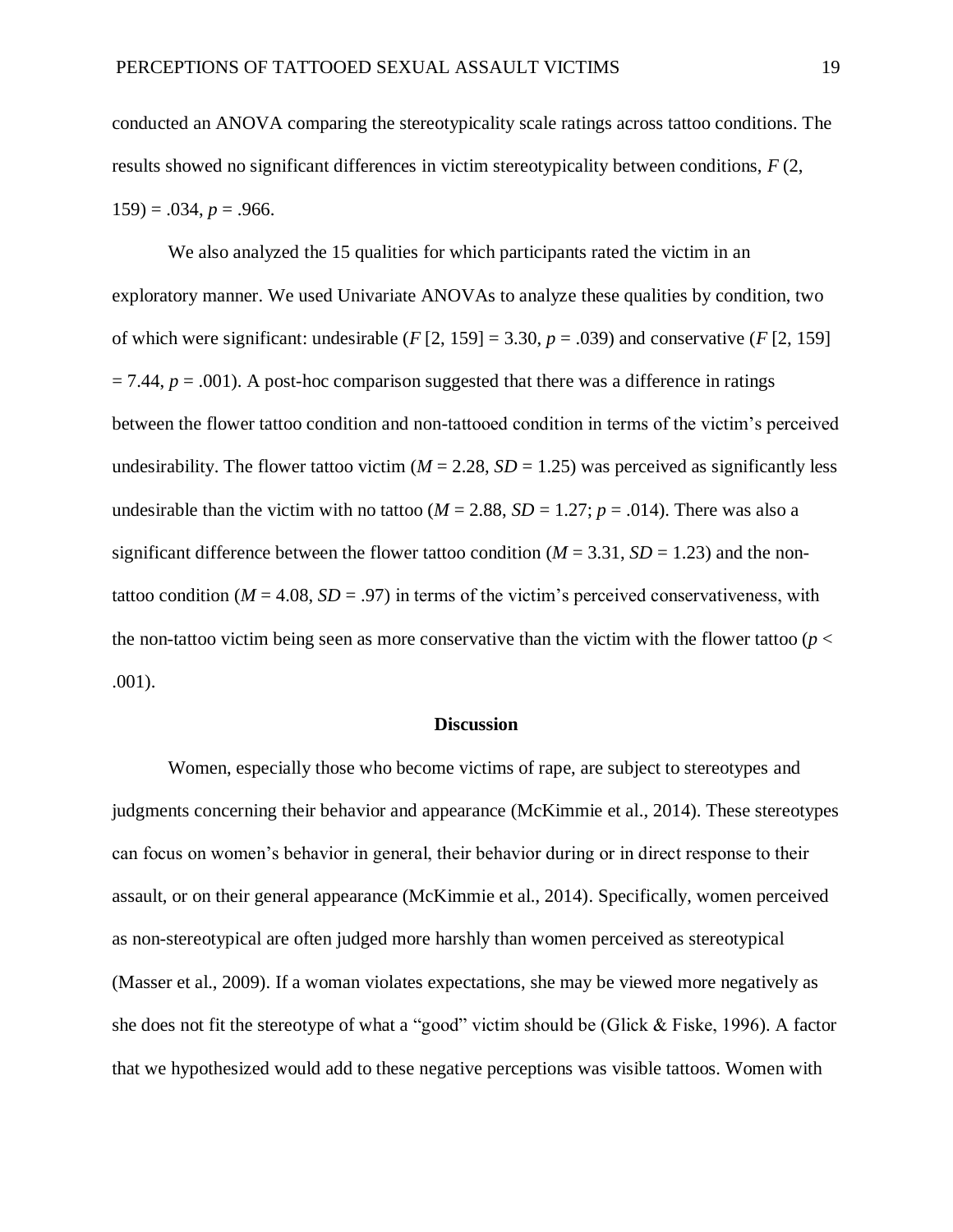visible tattoos are often seen as less attractive and more promiscuous than women with no tattoos (Swami & Furnham, 2007), which we theorized would compound negative stereotypes associated with them if they are also victims of rape. As such, we proposed that women with visible tattoos who become victims of rape would be perceived more negatively than rape victims with no tattoos. We made three predictions based off this assumption, for which we found mixed support.

In line with previous mock-jury research (e.g., Golding et al., 2015; Wasarhaley et al., 2012), we predicted that female participants would have more pro-victim attitudes and be more likely to convict the defendant than male participants. We found support for this prediction in the quantitative data, as women were far more likely to convict the defendant than men were, regardless of condition. Additionally, women found the victim credible at a higher rate, had more sympathy for her, and were less likely to blame her, compared to men. There were also gender differences in the qualitative data between the reasons given by men and women for a verdict of not-guilty. Men mentioned a lack of evidence and reasonable doubt most often, while women mentioned victim behavior and a lack of evidence most often. When women mentioned victim behavior, they often brought up the victim inviting the defendant into her apartment and kissing him goodnight. One woman even said that the victim "was giving a lot of mixed signals [to the defendant] throughout their date." These sentiments represent a reliance on victim-blaming from women who found the defendant not-guilty, but not for men. While women overall had more pro-victim attitudes than men, these findings suggest that when women found the defendant not guilty, they did so because they believed the victim deserved her assault or in some way precipitated it.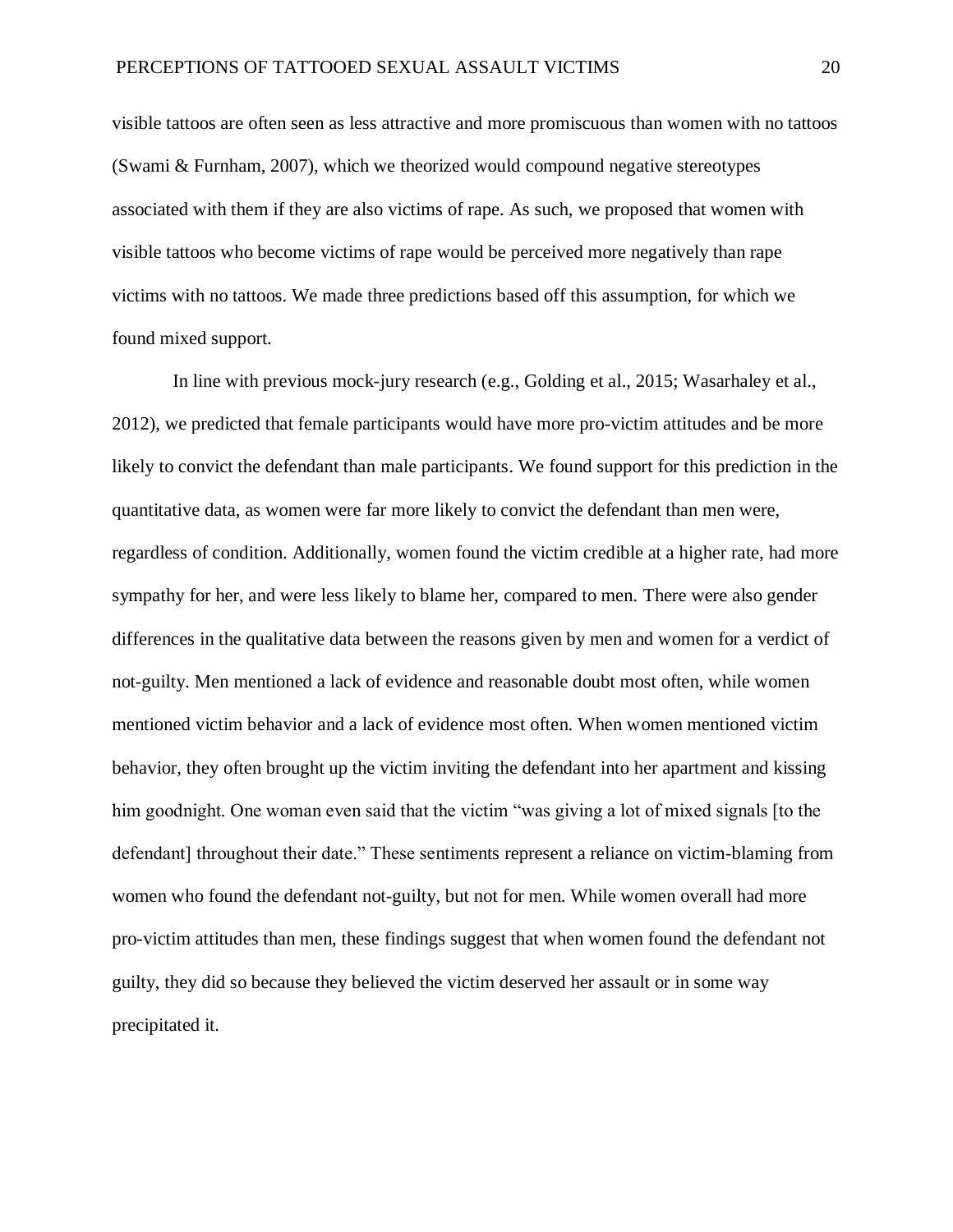With regard to the presence of a tattoo, we predicted that participants would be more likely to convict the defendant when the victim was non-tattooed, compared to when she had a visible tattoo. However, our results showed the opposite: participants in the flower tattoo condition were more likely to convict the defendant than participants in the non-tattooed condition. This result does not support our expectation that a tattooed victim would yield fewer guilty verdicts, which we had based on evidence that showed women with tattoos were perceived negatively (Swami & Furnham, 2007), and victims who were perceived negatively yielded fewer guilty verdicts (Masser et al., 2009). We also predicted that a non-tattooed victim would be perceived more positively than a tattooed victim, based on prior research findings that showed a woman with a tattoo was seen as more promiscuous (Swami & Furnham, 2007), and promiscuous women are more likely to be blamed for their victimization (Whatley, 2005). However, our results again were in opposition to previous relevant findings. The victim with the flower tattoo was seen as significantly more credible than the non-tattooed victim and participants had more sympathy for her than for the non-tattooed victim. Additionally, we found that participants blamed the victim with the flower tattoo less than they blamed the victim with no tattoo.

The verdict reasoning data analyses revealed that, across conditions, the reasons for verdict that participants mentioned differed. Specifically, though participants in all three conditions commonly mentioned the credibility of witnesses as a reason for a guilty verdict, those in the tattooed conditions also mentioned the victim's behavior often, while those in the non-tattooed condition made note of non-consensual sex/use of force, instead. Additionally, participants across conditions mentioned a lack of evidence as a reason for a not-guilty verdict; however, those in the tattooed conditions also mentioned a presence of reasonable doubt, while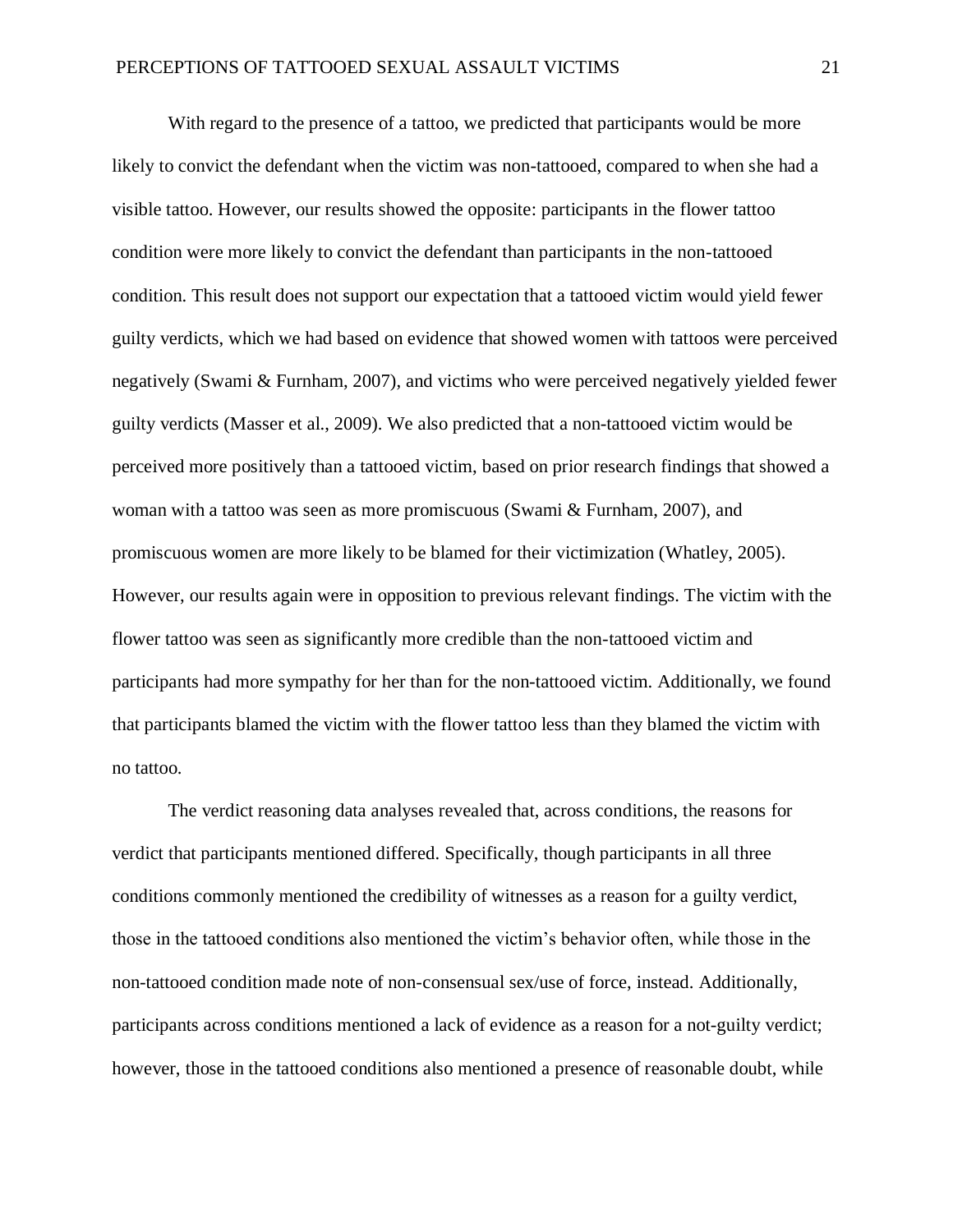those in the non-tattooed condition mentioned the victim's behavior. While participants noted different reasons for rendering a verdict across conditions, the differences between conditions for the not-guilty verdicts are the most illuminating. Many participants in the non-tattooed condition, when rendering a not-guilty verdict, specifically mentioned the victim's decision to invite the defendant into her home. One participant in the non-tattooed condition said he chose a not-guilty verdict because the victim "invited him [the defendant] into her apartment and kissed him." The choice of the non-tattooed condition participants to mention the victim's behavior in these ways as a reason for a not-guilty verdict supports the finding from the quantitative data that they were engaging in victim-blaming more-so than those in the tattooed conditions. This finding similarly runs contrary to our hypothesis that participants in the tattooed conditions would have more negative feelings for the victim than those in the non-tattooed condition, including blaming the victim more.

Our exploratory analyses attempted to find an underlying reason for the contradictory results we found for two of our three hypotheses. We examined the ratings of various victim qualities to explore a possible reason for the flower tattoo victim's perceived credibility, lack of blame, and significantly high sympathy. As such, we found that ratings for both desirability and conservativeness were significantly different across conditions. We discovered that the flower tattoo victim was seen as significantly more desirable than the non-tattooed victim, which may help to explain the positive perceptions of the flower tattoo victim (e.g., more credible, less blameworthy, higher sympathy). If participants thought the flower tattoo victim was desirable, that may have led them to believe her assault was credible, more-so than for the non-tattooed victim, who was seen as less desirable. This finding may also reflect the popular idea that less desirable women are essentially "lucky" to have sex or find a partner, so a less desirable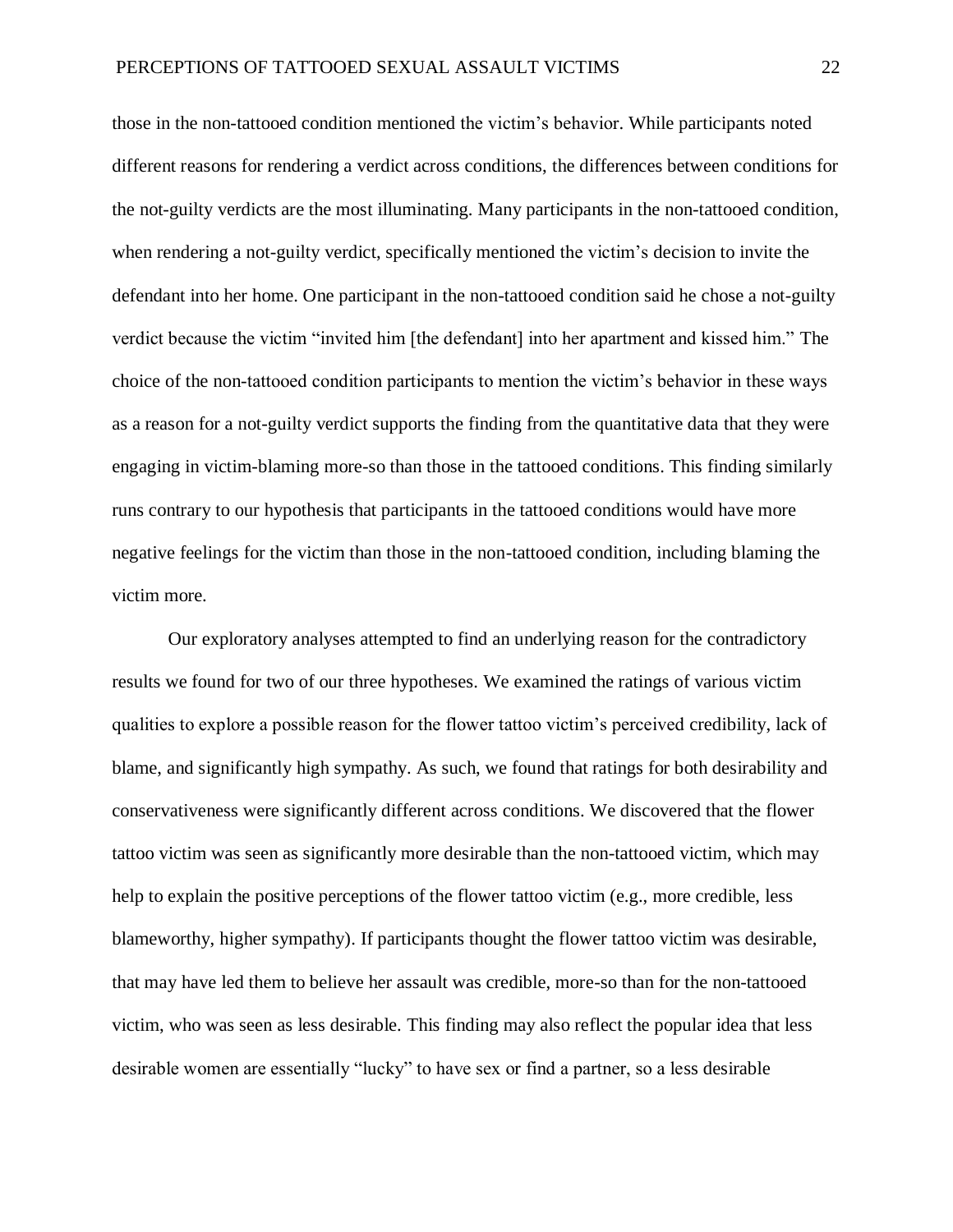woman's assault may be seen as less credible due to this assumption (Harding, 2008). Another explanation may lie in the belief that an attractive or desirable woman may be more likely to become a victim of rape because she is irresistible. Additionally, we discovered that the nontattooed victim was seen as more conservative than the flower tattoo victim, which is supported by previous research (Swami & Furnham, 2007). However, the same Swami & Furnham (2007) study also suggested that a conservative woman, at least in terms of visible tattoos, would be seen as more desirable.

Based on relevant research, which focused on perceptions of rape victims (McKimmie et al., 2014) or women with tattoos (Swami & Furnham, 2007), we predicted that a victim with a visible tattoo would be judged more harshly and perceived more negatively than a victim with no tattoos. However, it could be that while women in general are sometimes perceived in a more negative way because of their visible tattoos, the same may not be applicable to sexual assault victims in court. Perhaps the victim's visible tattoo made her a more believable victim because of her desirability, influencing the rate of guilty verdicts for the defendant in the tattooed conditions due to an assumed irresistibility. In essence, it is possible that tattoos serve a different perceptual function for viewing women in court who are victims of rape, compared to women who are not. This idea is supported by our finding that the victims did not differ in terms of perceived stereotypicality; although it follows that tattooed women would be seen as less stereotypical than non-tattooed women, this may not be applicable to tattooed women in the context of a rape trial. Additionally, a simpler explanation may be apparent in the possibility that tattoos are becoming more socially acceptable, especially by younger people (Swami & Furnham, 2007).

Alternatively, it could be that our hypotheses were not supported due to the design of our experiment. We pilot-tested the images used prior to the main study in order to determine that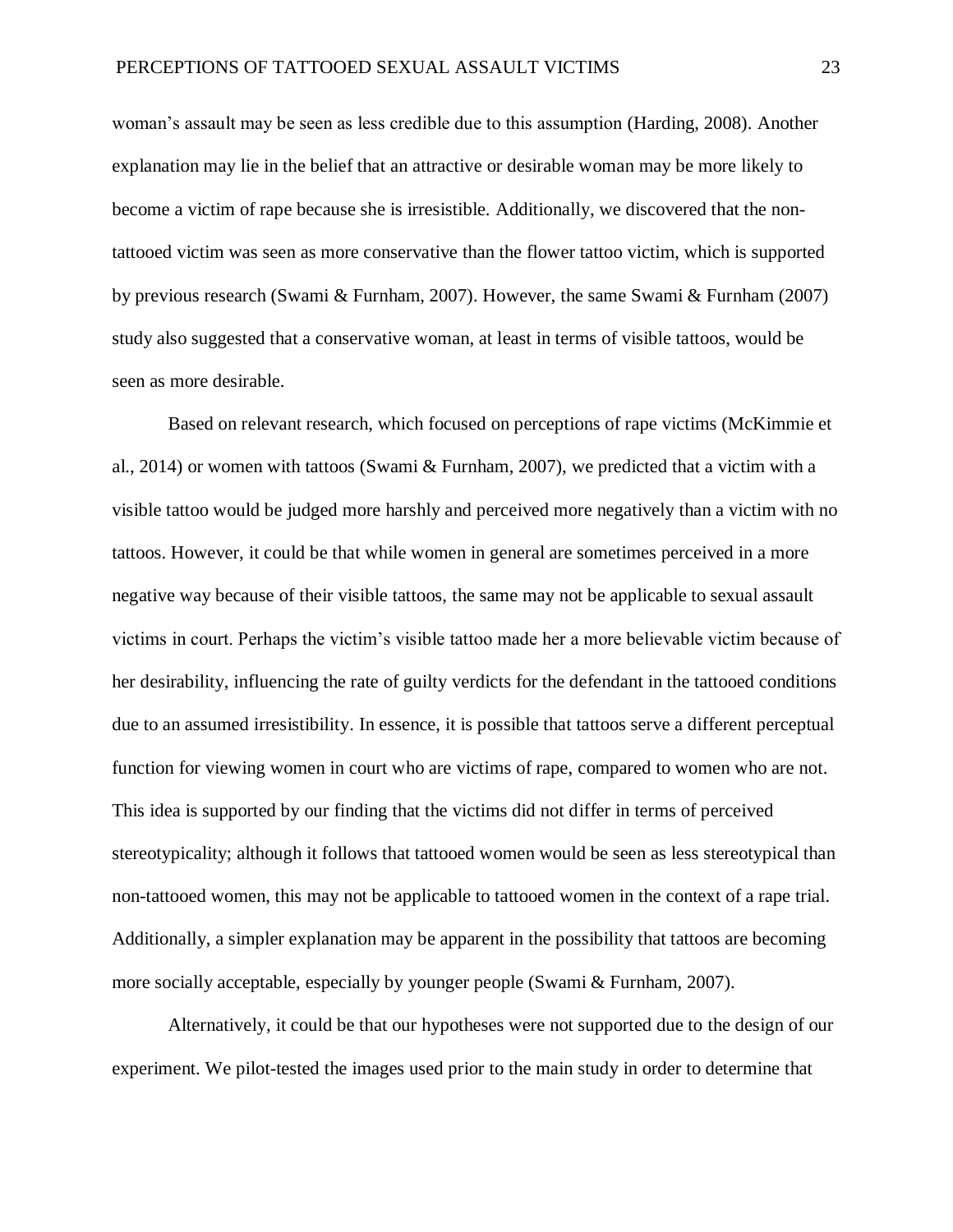they were rated equally in terms of attractiveness, masculinity/femininity, trustworthiness, sexiness, and friendliness. This was intended to maintain experimental control (i.e., to maximize internal validity). However, this similarity may have impacted our overall results. Perhaps our hypotheses were not supported, and in fact came out opposite, because all three images were equally attractive and feminine/masculine. This idea is also supported by the finding that the victims in all three conditions were rated as equally stereotypical. Another factor in our design that could have impacted our results is the scenario itself. We purposely chose a date rape scenario for the study, because prior research shows that victim stereotypicality or nonstereotypicality has little to no effect on perceptions of the victim in prototypical rape (stranger rape), while it can show significant effects on perception in non-prototypical rape (date rape; McKimmie et al., 2014). In other words, participants reading date rape scenarios are more likely to rely on stereotypes when considering their perceptions of the victim. However, the choice of a date rape trial, as opposed to a more prototypical stranger rape trial, could have impacted the perceptions that participants had of the victim. It is possible that the date rape scenario led participants away from believing the victim was promiscuous and instead primed them to focus more on other attributes elicited by the tattoos. Essentially, there is a chance the scenario itself suggested the victim was not promiscuous, one of the main associations that led us to hypothesize a tattooed victim would be perceived more negatively and would yield fewer guilty verdicts from participants.

Future studies examining the relationship between perceptions of rape victims and perceptions of tattoos may be generated from the limitations in our study design. One such study could include conditions involving a stranger rape scenario, in addition to the current date rape scenario. This would allow researchers to examine the effects of stereotype-reliance by mock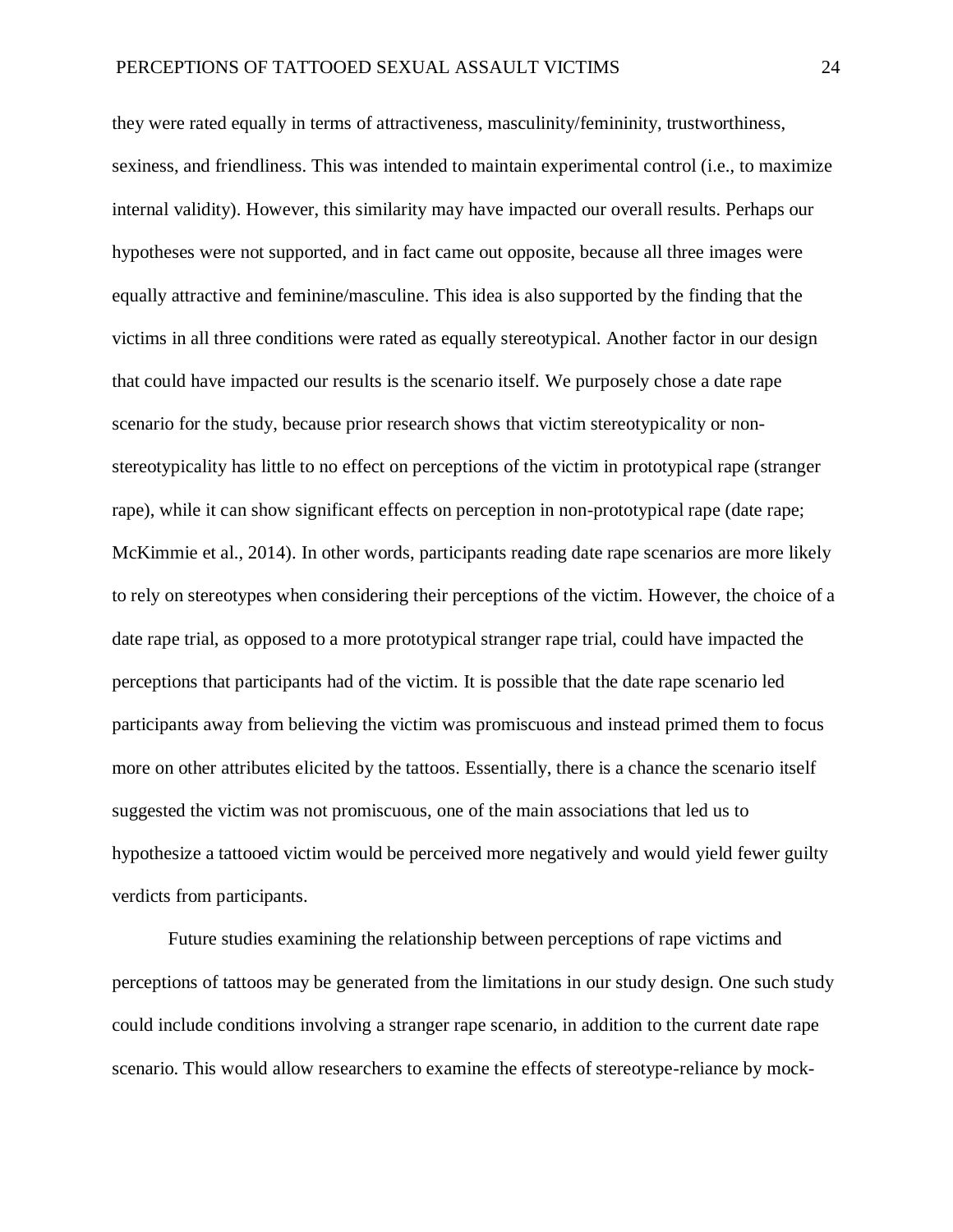jurors, compounded by both rape scenario and presence or absence of visible tattoos. Additional studies could vary the number, style, or placement of victim tattoos. Even if perceptions or connotations associated with tattoos have changed positively, these new attitudes may be confined to small tattoos placed in neutral areas of the body. For example, tattoos on the face or neck or an arm completely covered by tattoos may be perceived differently than one small tattoo on the upper arm. This idea is supported by our finding that the flower tattoo victim was seen as significantly less conservative than the non-tattooed victim. Thus, even if perceptions of tattoos are becoming more positive, they may still be seen as non-conservative, especially when larger or placed in a more controversial area of the body. The effect of different styles of tattoo or specific phrases may also be used in a future study in order to explore how specific images or words tattooed on the body may be perceived (Timming, 2015).

While the present research helps to expand our knowledge of how tattoos affect perceptions of rape victims, it has some limitations. Although MTurk provides a national sample of jury-eligible adults, the participants were all people who knew of the website, had access to a computer, and had enough interest in our specific study to self-select it. In reality, citizens do not volunteer for jury duty, and the government has the ability to exclude those they know to be ineligible for jury duty. For our study, we did ask participants if they were 18 or older and U.S. citizens, but we did not ask if they had been convicted of a felony or were otherwise ineligible to serve on a jury. Therefore, we may have had participants who would not be part of a jury pool in reality, but were able to act as a mock-juror. In relation to this, our participants were not able to collaborate and come to a unanimous decision like jury members in real courts. Each participant had to come to a decision on their own, without the ability to discuss the case or be swayed by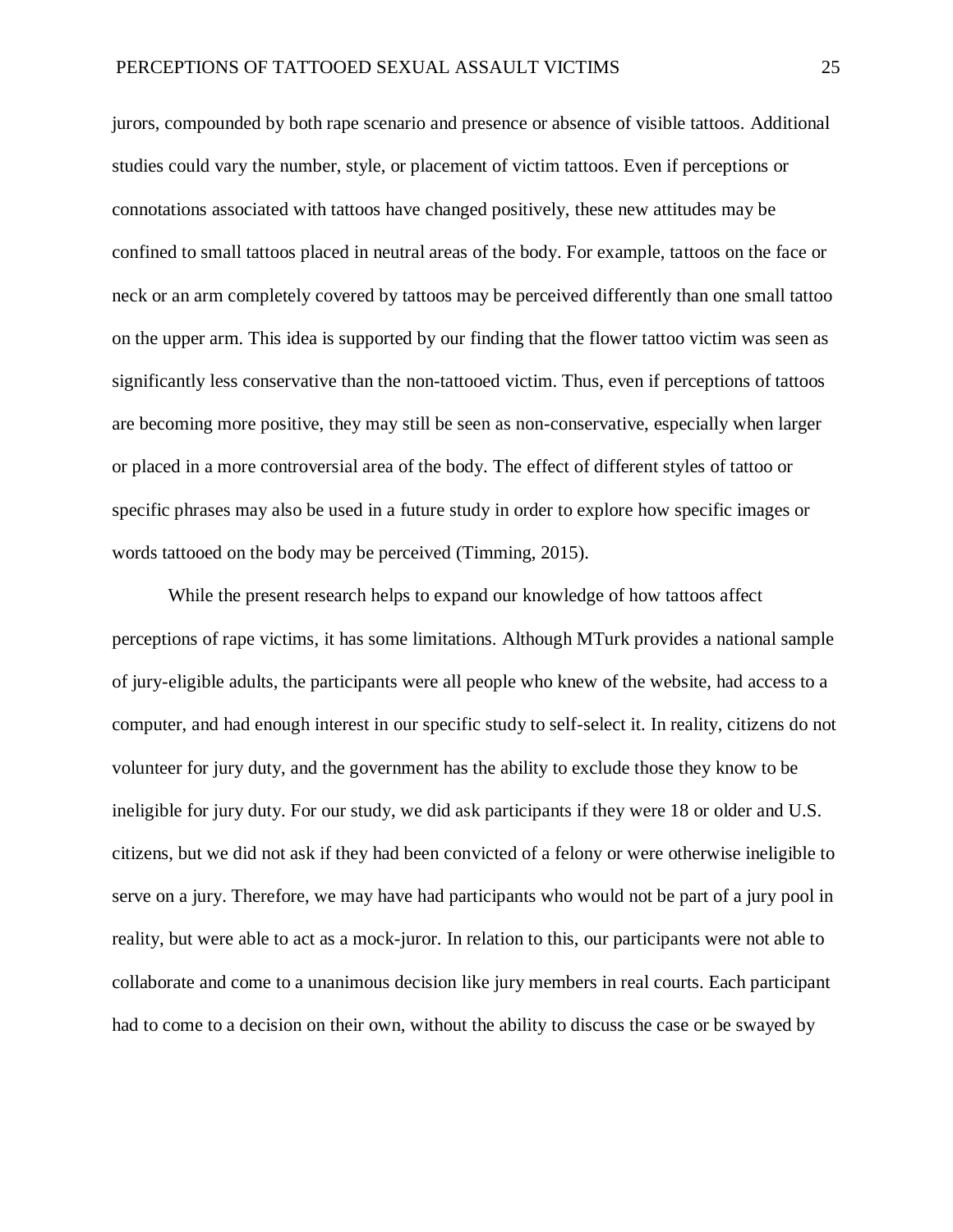other members. This may add to the accuracy of their perceptions, but decreases the external validity of our results (Wiener, Krauss, & Leiberman, 2011).

Overall, the results of our study suggest that further research is necessary. Although our research supported prior studies that established a link between participant gender and victim sympathy or verdict rate, our other hypotheses found less support. The present findings suggest that tattooed skin may not greatly impact perceptions of rape victims in court, or possibly just when judged by mock-jurors. Additionally, the findings suggest that even though women with tattoos are often perceived as unattractive, that does not mean that tattooed victims in court will be seen in the same way. More research specific to this situation is needed before any broad conclusions can be drawn. This kind of research may better elucidate biases on the part of mockjury members and help to identify which behavioral or physical aspects of rape victims influence juror perceptions. The impact of findings in more specific studies could be substantial for victims of rape who happen to be either non-stereotypical women or victims, and therefore help them to get justice in real-life courts.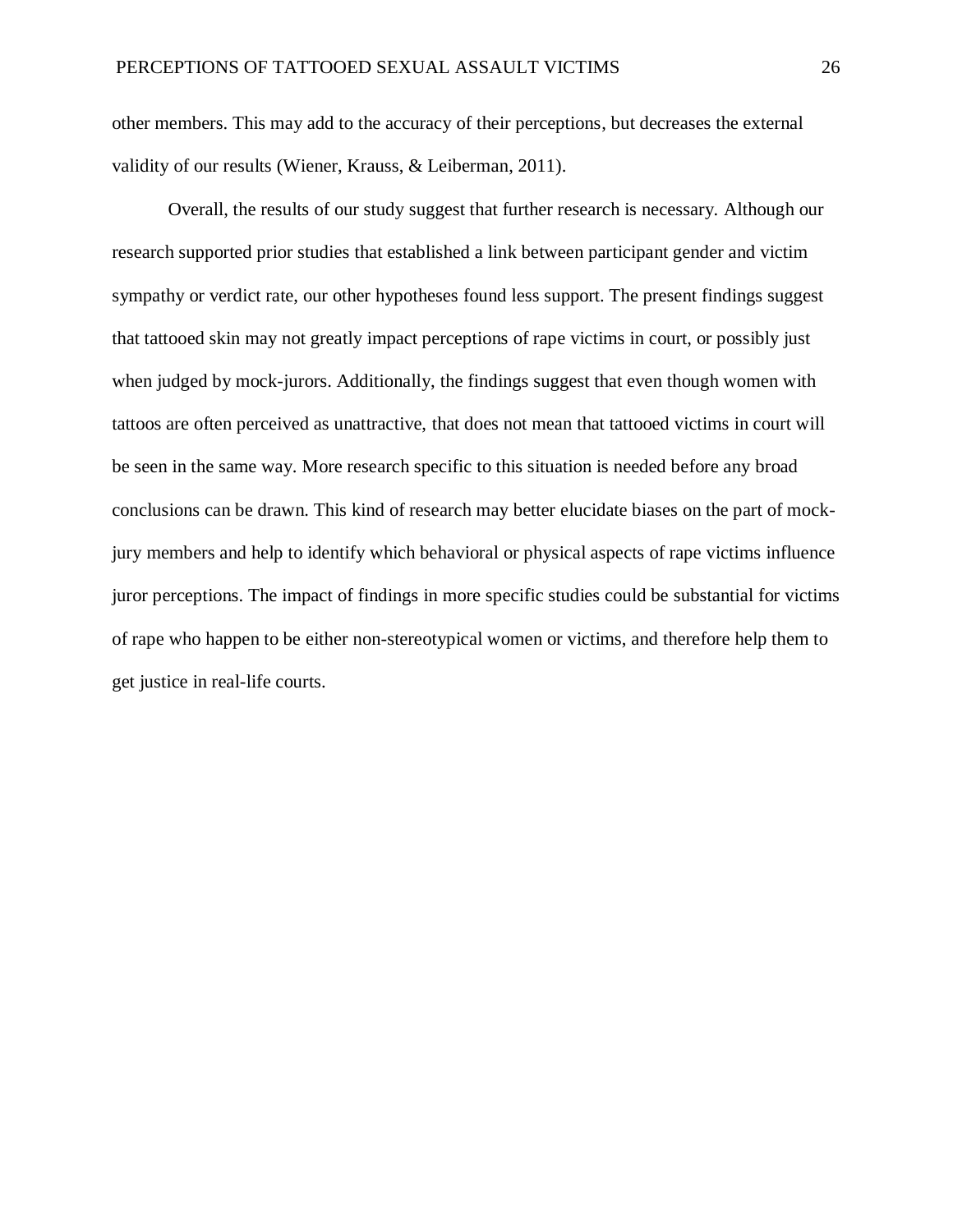#### References

- Adams, J. (2009). Marked difference: Tattooing and its association with deviance in the United States. *Deviant Behavior, 30*(3), 266-292. doi: 10.1080/01639620802168817
- Angelone, D. J., Mitchell, D., & Grossi, L. (2015). Men's perceptions of an acquaintance rape: The role of relationship length, victim resistance, and gender role attitudes. *Journal of Interpersonal Violence, 30*(13), 2278-2303. doi: 10.1177/0886269514552448
- Buhrmester, M., Kwang, T., & Gosling, S. D. (2011). Amazon's Mechanical Turk: A new source of inexpensive, yet high-quality, data? *Perspectives on Psychological Science, 6*(1), 3-5. doi: 10.1177/1745691610393980
- Burt, M. R. (1980). Cultural myths and supports for rape. *Journal of Personality and Social Psychology, 38*(2), 217-230.
- Deitz, S. R., Littman, M., & Bentley, B. J. (1984). Attribution of responsibility for rape: The influence of observer empathy, victim resistance, and victim attractiveness. *Sex Roles, 10*(3/4), 261-280.
- DeMello, M. (1995). Not just for bikers anymore: Popular representations of American tattooing. *Journal of Popular Culture, 29,* 37-52.
- DeMello, M. (2000). *Bodies of inscription: A cultural history of the modern tattoo community.*  Durham, NC: Duke University Press.
- Eagly, A. H., Ashmore, R. D., Makhijani, M. G., & Longo, L. C. (1991). What is beautiful is good but…: A meta-analytic review of research on the physical attractiveness stereotype. *Psychology Bulletin, 110*(1), 109-128.
- Glick, P. & Fiske, S. T. (1996). The ambivalent sexism inventory: Differentiating hostile and benevolent sexism. *Journal of Personality and Social Psychology, 70*(3), 491-512.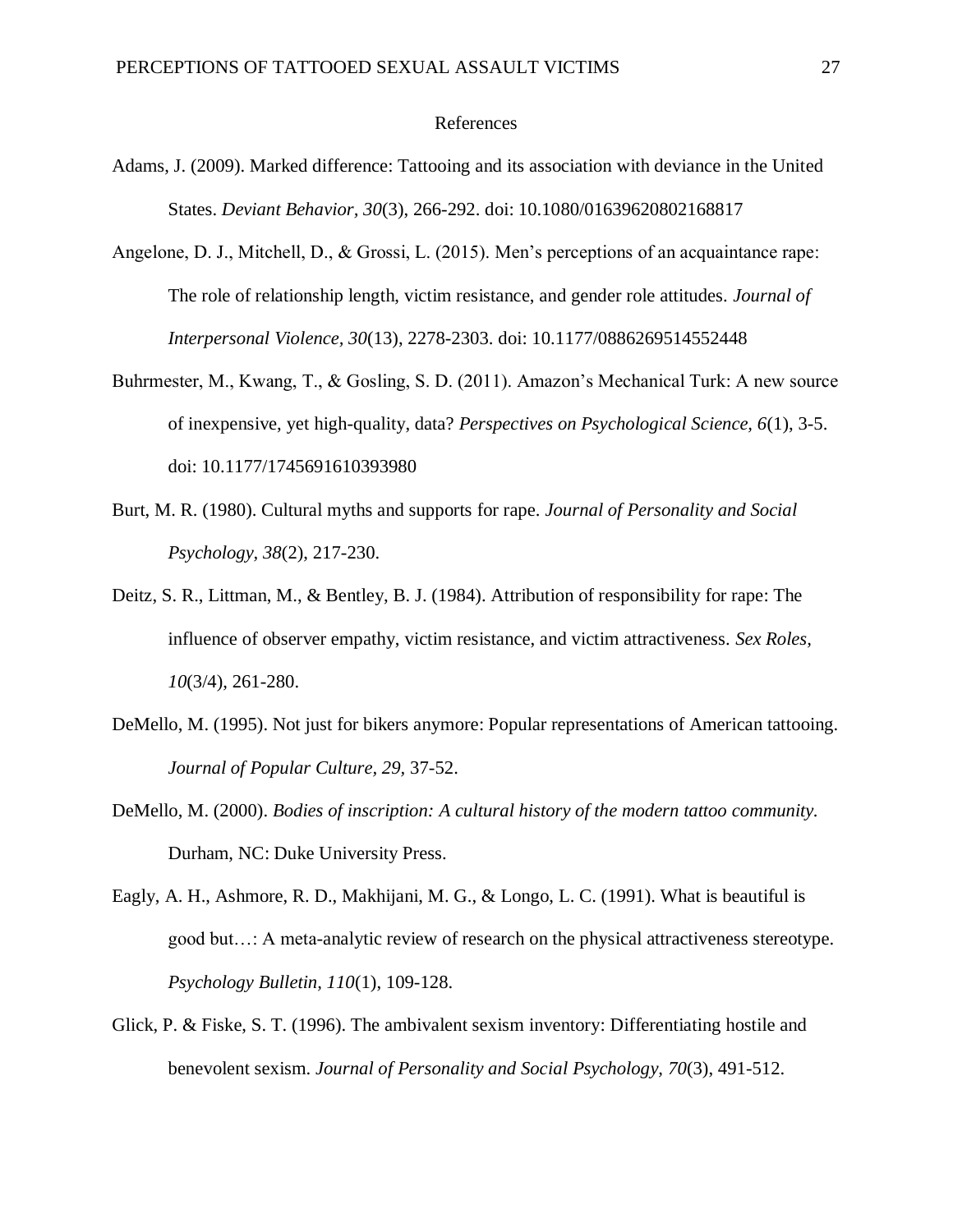- Glick, P., Wilkerson, M., & Cuffe, M. (2015). Masculine identity, ambivalent sexism, and attitudes toward gender subtypes: Favoring masculine men and feminine women. *Social Psychology, 46*(4), 210-217. doi: 10.1027/1864-9335/a000228
- Golding, J. M., Lynch, K. R., & Wasarhaley, N. E. (2015). Impeaching rape victims in criminal court: Does concurrent civil action hurt justice? *Journal of Interpersonal Violence, 31*(19), 1-21. doi: 10.1177/0886260515584342
- Harding, K. (2008). How do you fuck a fat woman? In J. Friedman & J. Valenti (Eds.), *Yes means yes* (67-75). Berkeley, CA: Seal Press.
- Johnson, K. K. P., Ju, H. W., & Wu, J. (2016). Young adults' inferences surrounding an alleged sexual assault: Alcohol consumption, gender, dress, and appearance schematicity. *Clothing and Textiles Research Journal, 34*(2), 127-142. doi: 10.1177/0887302X15624550
- Kentucky Revised Statutes Annotated § 510.040. (1975). Retrieved from http://www.lrc.ky.gov/statutes/statute.aspx?id=19761
- Leskinen, E. A., Rabelo, V. C., & Cortina, L. M. (2015). Gender stereotyping and harassment: A "catch-22" for women in the workplace. *Psychology, Public Policy, and Law, 21*(2), 192- 204. http://dx.doi.org/10.1037/law0000040
- Lynch, K. R., Wasarhaley, N. E., Golding, J. M., & Simcic, T. (2013). Who bought the drinks? Juror perceptions of intoxication in a rape trial. *Journal of Interpersonal Violence, 28*(16), 1-18. doi: 10.1177/0886260513496900

Lynch, K. R., Jewell, J. A., Wasarhaley, N. E., Golding, J. M., & Renzetti, C. M. (in press).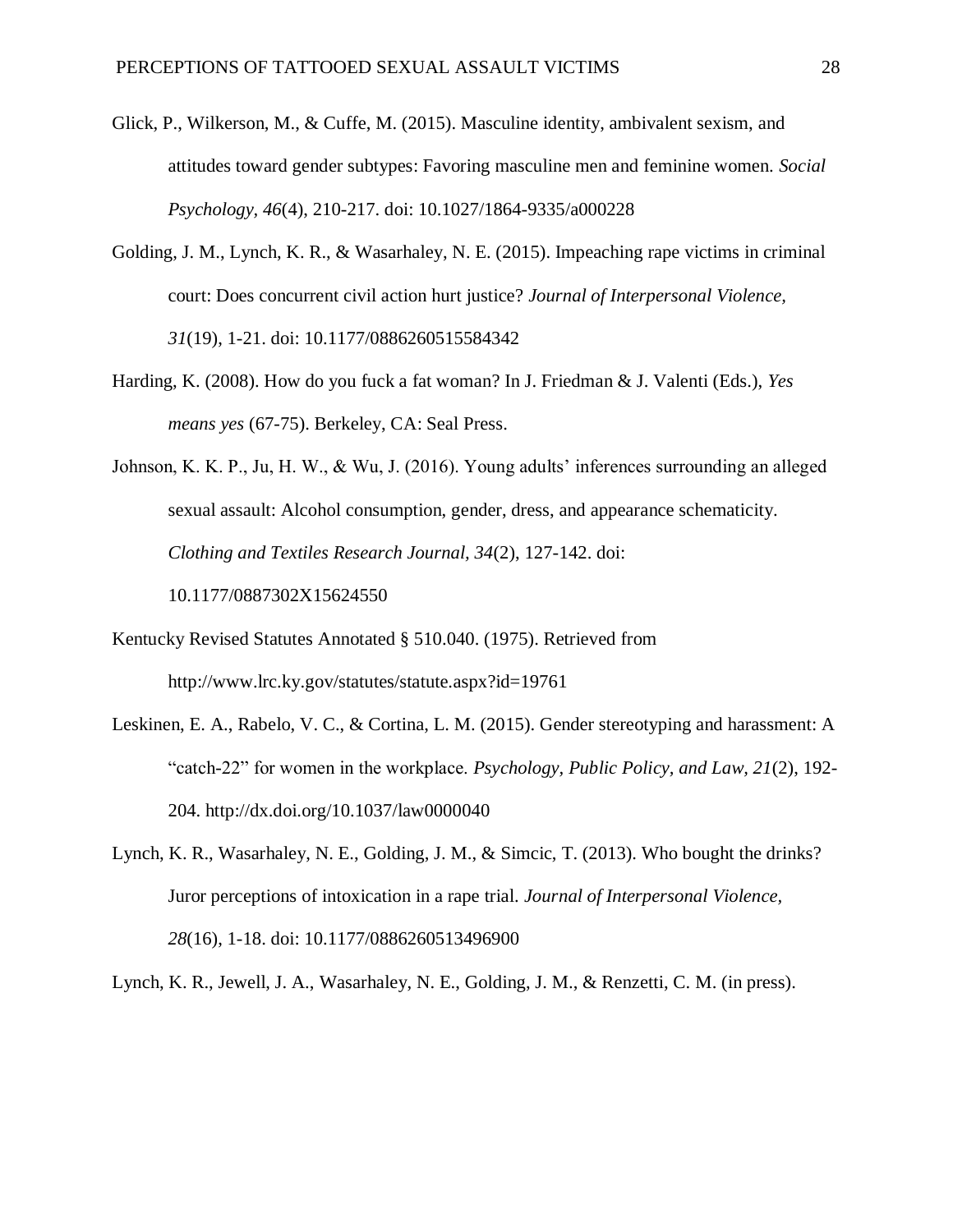Great sexpectations: The impact of participant gender, defendant desirability, and date cost on attributions of a date rape victim and defendant. *Journal of Interpersonal Violence.*

- Maeder, E. M., Yamamoto, S., & Saliba, P. (2014). The influence of defendant race and victim physical attractiveness on juror decision-making in a sexual assault trial. *Psychology, Crime & Law, 21*(1), 62-79. http://dx.doi.org/10/1080/1068316X.2014.915325
- Masser, B., Lee, K., & McKimmie, B. M. (2009). Bad woman, bad victim? Disentangling the effects of victim stereotypicality, gender stereotypicality and benevolent sexism on acquaintance rape victim blame. *Sex Roles, 62*(7), 494-504. doi: 10.1007/s11199-009- 9648-y
- McKimmie, B. M., Masser, B. M., & Bongiorno, R. (2014). What counts as rape? The effect of offense prototypes, victim stereotypes, and participant gender on how the complainant and defendant are perceived. *Journal of Interpersonal Violence, 29*(12), 1-31. doi: 10.1177/0886260513518843
- Payne, D. L., Lonsway, K. A., & Fitzgerald, L. F. (1999). Rape myth acceptance: Exploration of its structure and its measurement using the *Illinois Rape Myth Acceptance Scale*. *Journal of Research in Personality, 33*(1), 27-68.
- Resenhoeft, A., Villa, J., & Wiseman, D. (2008). Tattoos can harm perceptions: A study and suggestions. *Journal of American College Health, 56*(5), 593-596.
- Schmitt, N. (1996). Uses and abuses of coefficient Alpha. *Psychological Assessment, 8*(4), 350- 353.
- Swami, V. & Furnham, A. (2007). Unattractive, promiscuous and heavy drinkers: Perceptions of women with tattoos. *Body Image, 4*(4), 343-352. doi: 10.1016/j.bodyim.2007.06.005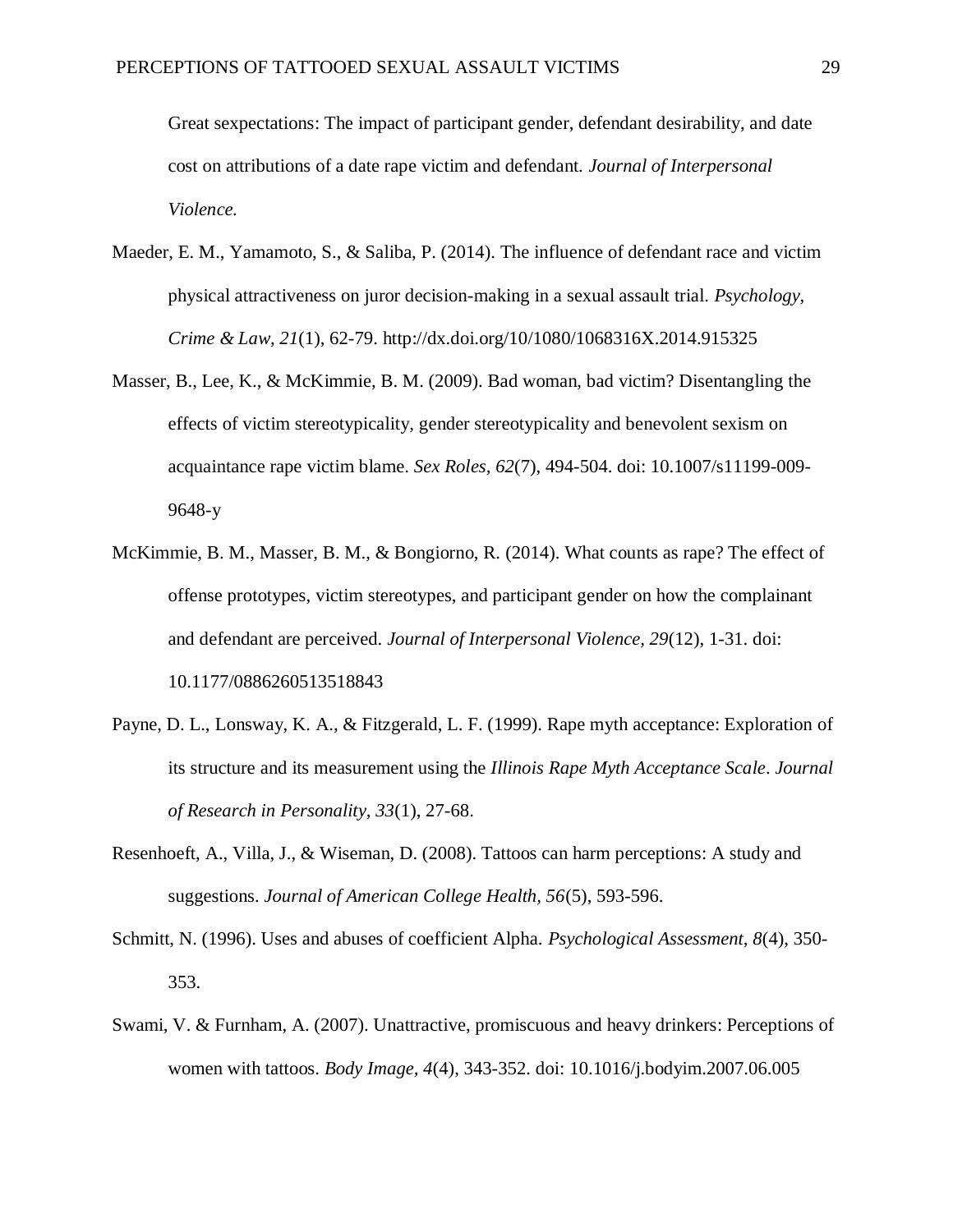- Tiggemann, M. & Golder, F. (2006). Tattooing: An expression of uniqueness in the appearance domain. *Body Image*, *3*(4), 309-315. doi: 10.1016/j.bodyim.2006.09.002
- Timming, A. R. (2015). Visible tattoos in the service sector: A new challenge to recruitment and selection. *Work, Employment and Society, 29*(1), 60-78. doi: 10.1177/0950017014528402
- Wasarhaley, N. E., Simcic, T. A., & Golding, J. M. (2012). Mock juror perception of sexual assault nurse examiner testimony. *Violence and Victims, 27*(4), 500-511.
- Whatley, M. A. (2005). The effect of participant sex, victim dress, and traditional attitudes on causal judgments for marital rape victims. *Journal of Family Violence, 20*(3), 191-200. doi: 10.1007/s10896-005-3655-8
- Wiener, R. L., Krauss, D. A., & Lieberman, J. D. (2011). Mock jury research: Where do we go from here? *Behavioral Sciences and the Law, 29*(3), 467-479. doi: 10.1002/bsl.989
- Wohlrab, S., Stahl, J., Rammsayer, T., & Kappeler, P. M. (2007). Differences in personality characteristics between body-modified and non-modified individuals: Associations with individual personality traits and their possible evolutionary implications. *European Journal of Personality, 21*(7), 931-951. doi: 10.1002/per.642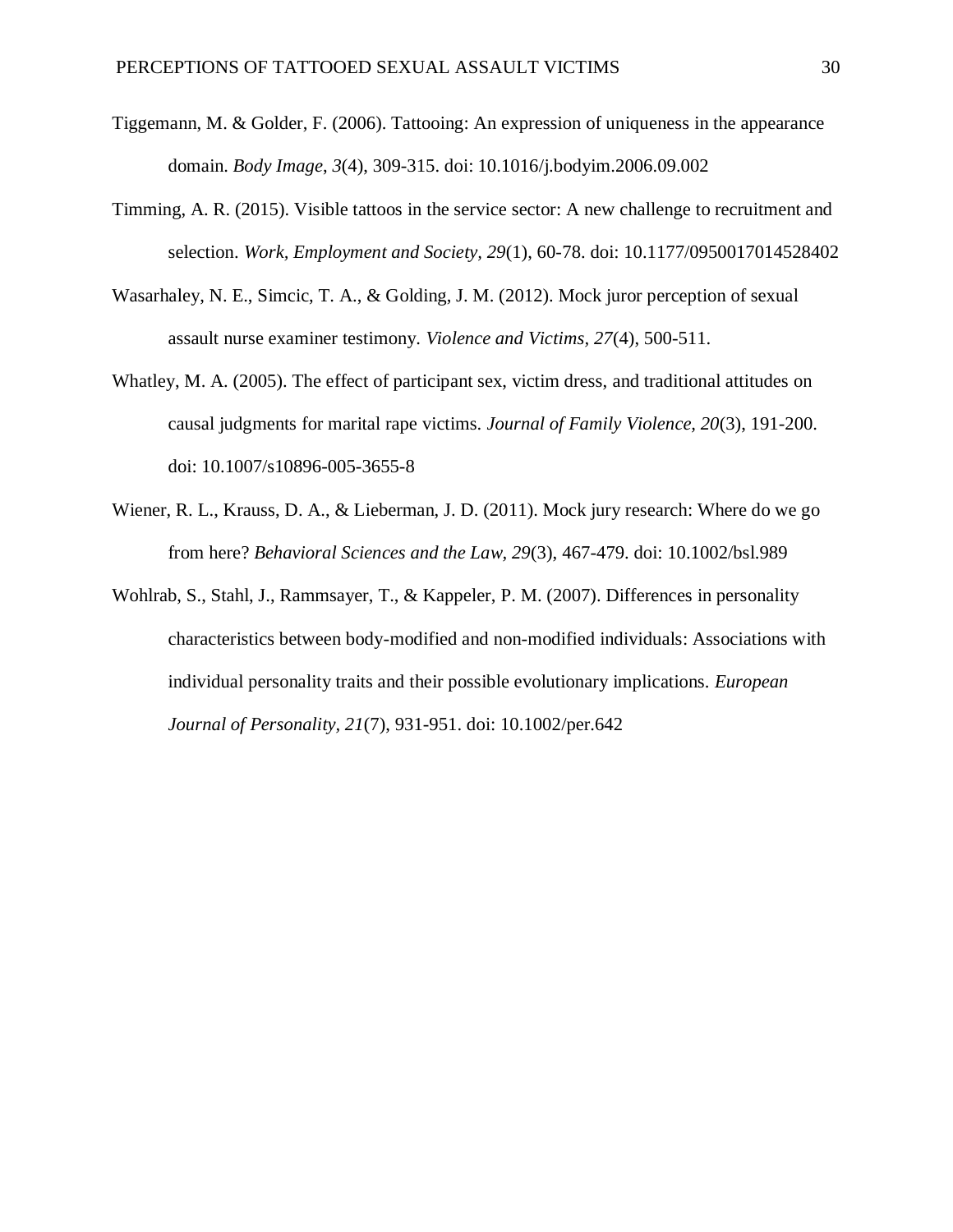## Table 1

| Scale                      |                         | Condition                  |                            |
|----------------------------|-------------------------|----------------------------|----------------------------|
|                            | Flower                  | Script                     | Neutral                    |
| <b>Guilty Verdict Rate</b> | $62.10\%$ <sub>a</sub>  | 57.80% <sub>a</sub>        | 39.00% <sub>b</sub>        |
| Victim Credibility         | 5.75(1.25) <sub>a</sub> | 5.41 $(1.44)$ <sub>b</sub> | 4.98 $(1.59)_{b}$          |
| Victim Blame               | 1.86(1.40) <sub>a</sub> | $2.68(1.83)_{b}$           | $2.56(1.73)_{b}$           |
| Victim Stereotypicality    | 4.79(1.53) <sub>a</sub> | 4.86(1.23) <sub>a</sub>    | 4.82 $(1.34)$ <sub>a</sub> |
| Sympathy for Victim        | 5.90 $(1.59)_{a}$       | 5.60 $(1.59)_{b}$          | $5.12(1.93)_{b}$           |

*Guilty Verdict Rate and Victim Ratings by Condition*

*Note:* Different letter subscript denotes significant difference  $(p < .05)$ ; ratings presented as *M(SD)*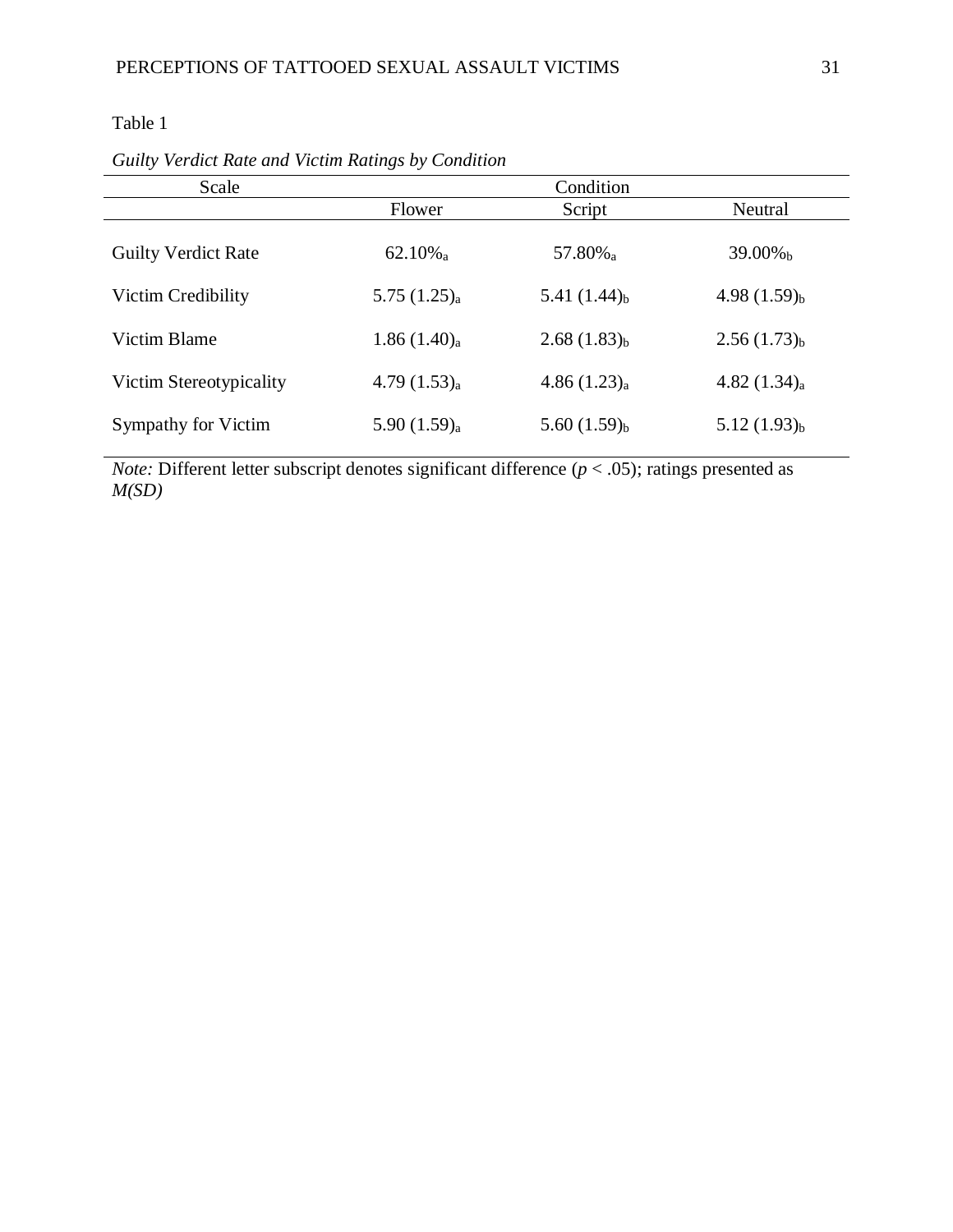Table 2

| Scale                      | Participant Gender         |                         |  |
|----------------------------|----------------------------|-------------------------|--|
|                            | Women                      | Men                     |  |
| <b>Guilty Verdict Rate</b> | $67.00\%$ <sub>a</sub>     | $35.10\%$               |  |
| Victim Credibility         | 5.78(1.31) <sub>a</sub>    | $4.90(1.49)_{b}$        |  |
| Victim Blame               | 1.91 $(1.47)$ <sub>a</sub> | $2.86(1.77)_b$          |  |
| Victim Stereotypicality    | 5.05(1.36) <sub>a</sub>    | 4.55(1.37) <sub>b</sub> |  |
| Sympathy for Victim        | 5.95 $(1.49)$ <sub>a</sub> | 5.03(1.89) <sub>b</sub> |  |

*Guilty Verdict Rate and Victim Ratings by Participant Gender*

*Note:* Different letter subscript denotes significant difference  $(p < .05)$ ; ratings presented as *M(SD)*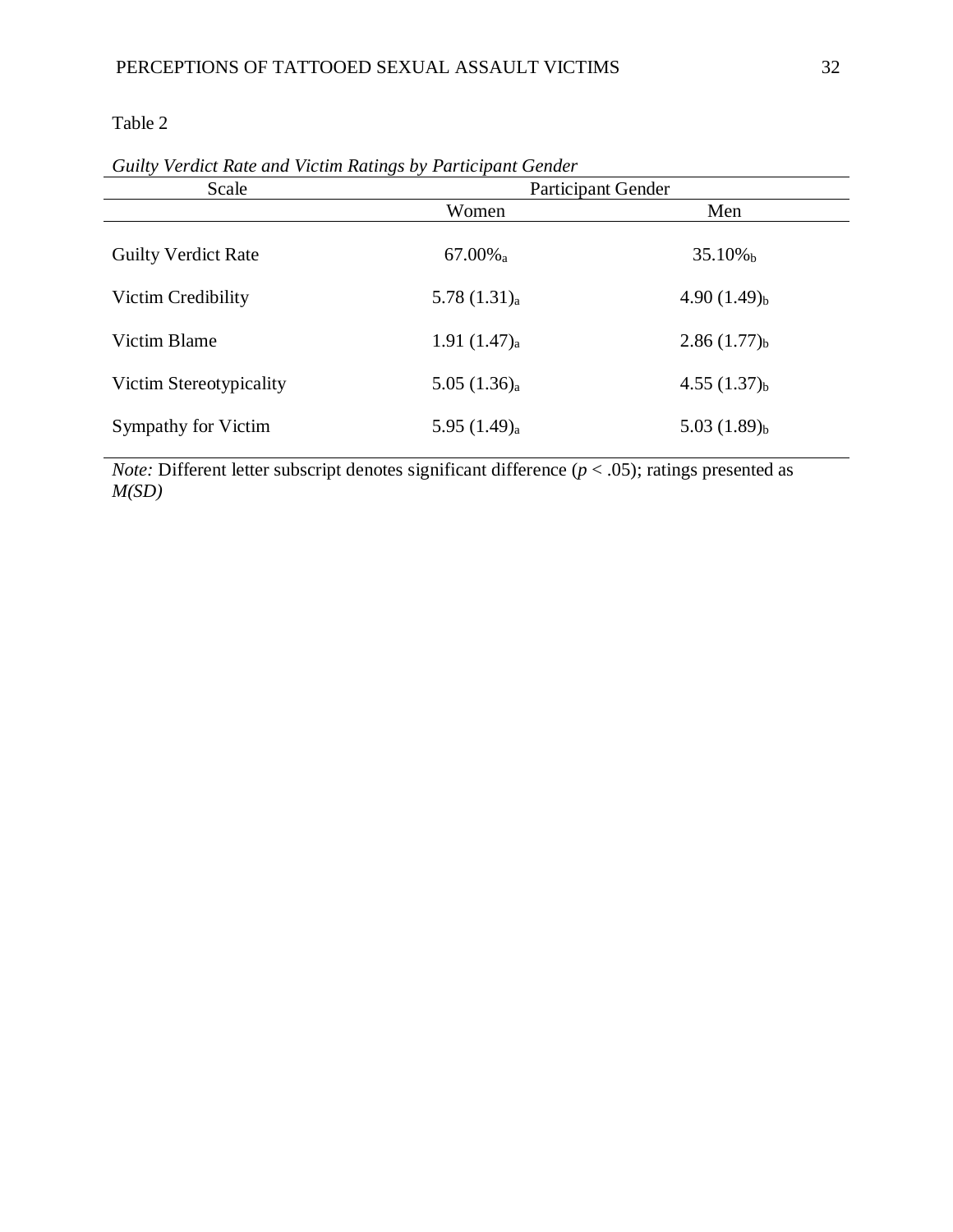

*Figure 1.* Stimulus images used in non-tattooed, flower tattoo, and script tattoo conditions, respectively.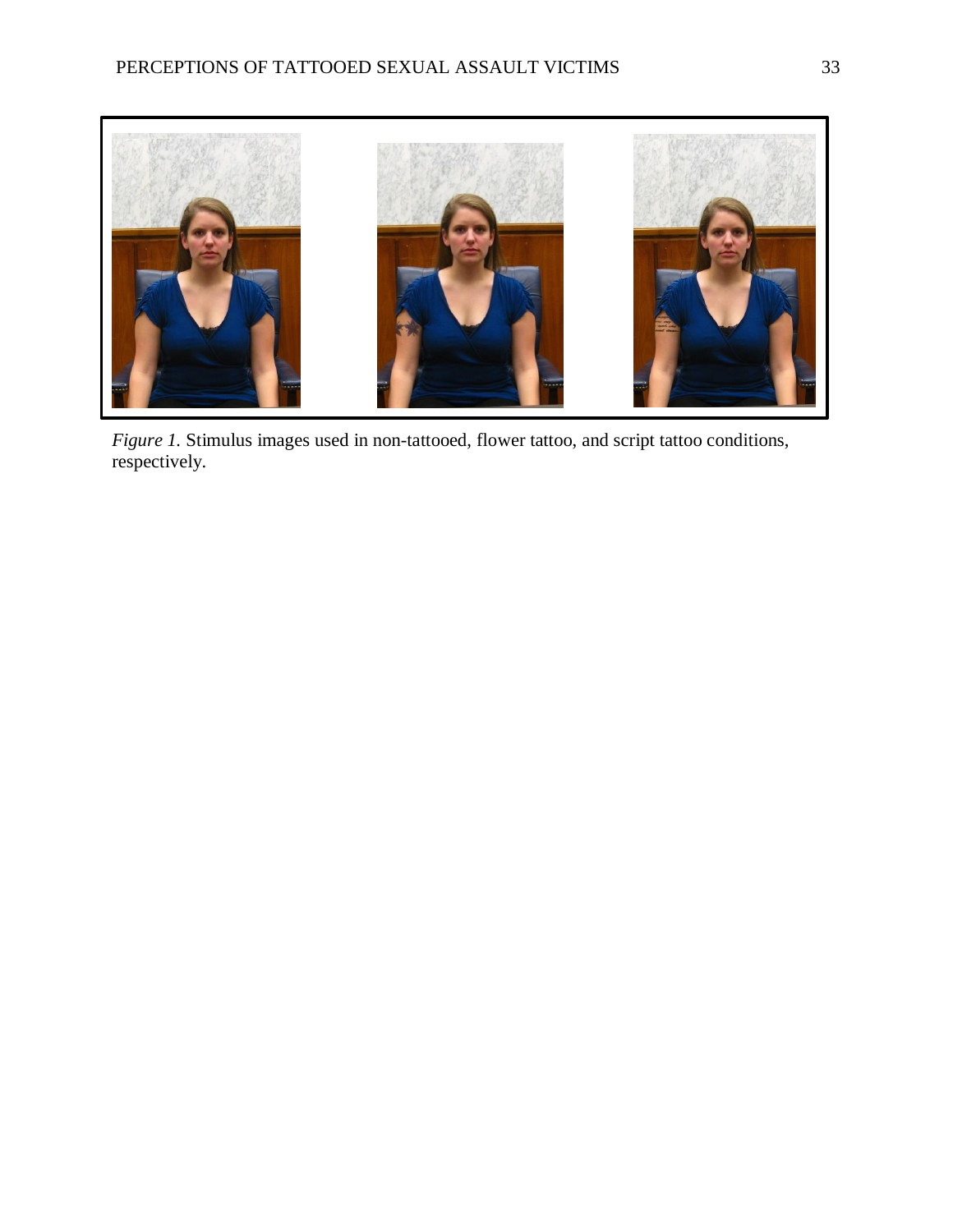

*Figure 2.* Verdict by tattoo condition (\* $p < .05$ ; † $p = .059$ ).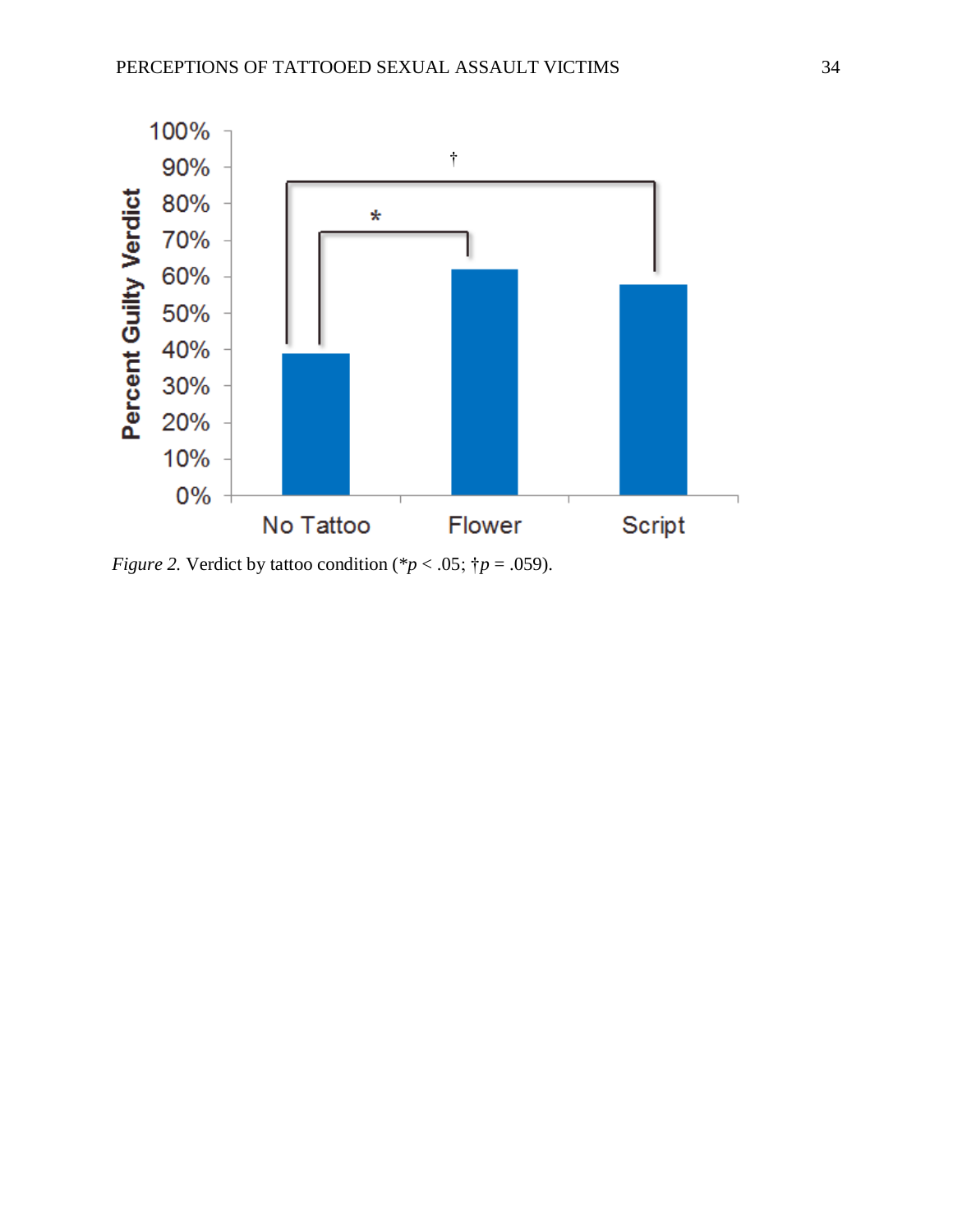

*Figure 3.* Ratings by tattoo condition (\**p* < .05).